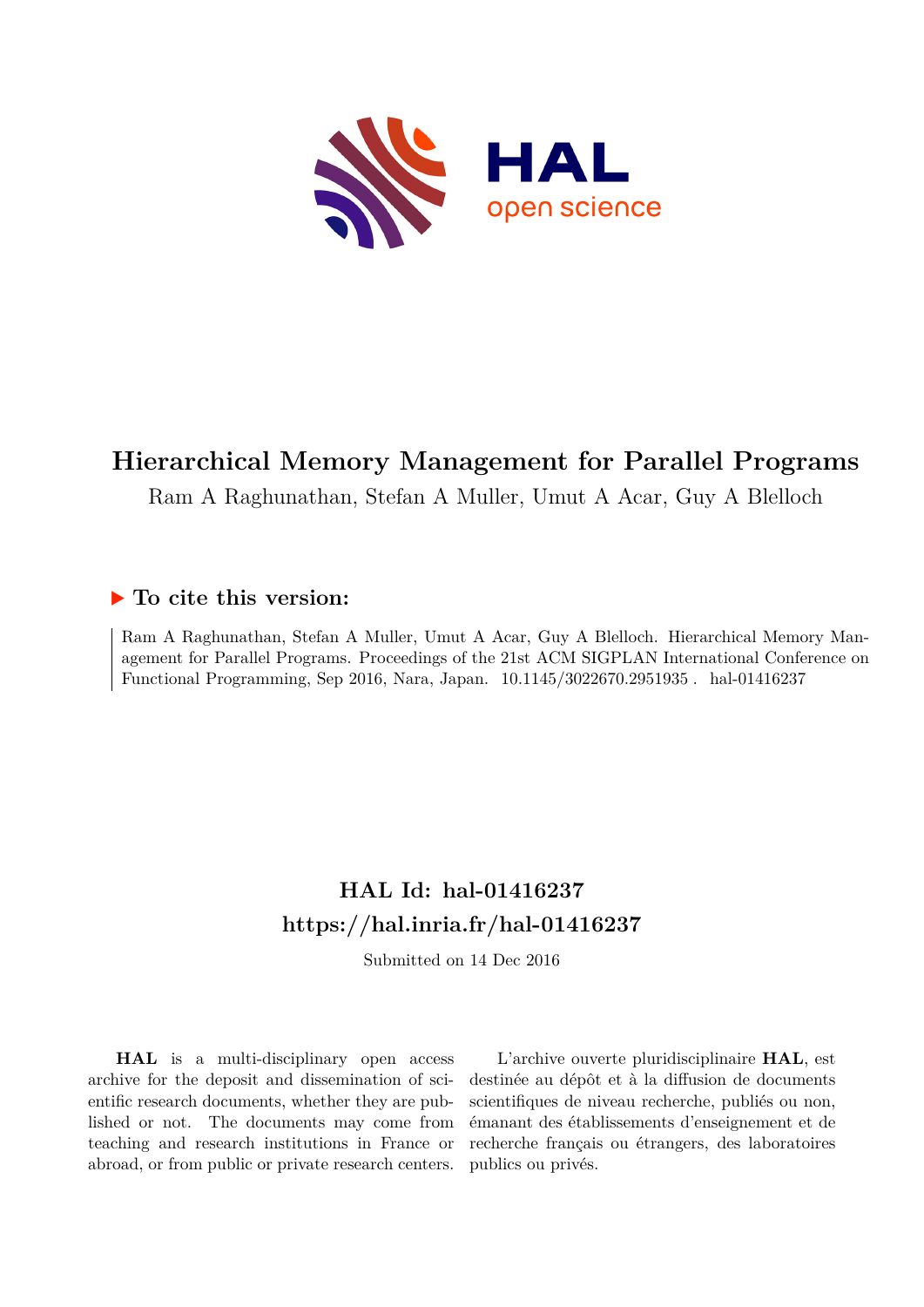# Hierarchical Memory Management for Parallel Programs

Ram Raghunathan<sup>\*</sup> Stefan K. Muller<sup>\*</sup> Umut A. Acar<sup>\*†</sup> Guy Blelloch<sup>\*</sup>

\*Carnegie Mellon University, USA † <sup>†</sup>Inria, France {ram.r, smuller, umut, blelloch}@cs.cmu.edu

### Abstract

An important feature of functional programs is that they are parallel by default. Implementing an efficient parallel functional language, however, is a major challenge, in part because the high rate of allocation and freeing associated with functional programs requires an efficient and scalable memory manager.

In this paper, we present a technique for parallel memory management for strict functional languages with nested parallelism. At the highest level of abstraction, the approach consists of a technique to organize memory as a hierarchy of heaps, and an algorithm for performing automatic memory reclamation by taking advantage of a disentanglement property of parallel functional programs. More specifically, the idea is to assign to each parallel task its own heap in memory and organize the heaps in a hierarchy/tree that mirrors the hierarchy of tasks.

We present a nested-parallel calculus that specifies hierarchical heaps and prove in this calculus a *disentanglement* property, which prohibits a task from accessing objects allocated by another task that might execute in parallel. Leveraging the disentanglement property, we present a garbage collection technique that can operate on any subtree in the memory hierarchy concurrently as other tasks (and/or other collections) proceed in parallel. We prove the safety of this collector by formalizing it in the context of our parallel calculus. In addition, we describe how the proposed techniques can be implemented on modern shared-memory machines and present a prototype implementation as an extension to MLton, a highperformance compiler for the Standard ML language. Finally, we evaluate the performance of this implementation on a number of parallel benchmarks.

*Categories and Subject Descriptors* D.3.4 [*Programming Languages*]: Processors — Memory management (garbage collection); D.1.3 [*Programming Techniques*]: Concurrent Programming — Parallel Programming; D.4.1 [*Operating Systems*]: Process Management — Scheduling

*General Terms* Languages, Performance

*Keywords* Languages, Memory Management, Parallelism, Scheduling

### 1. Introduction

In the past two decades, there has been a large body of work on both parallel garbage collection and parallel scheduling. In this paper, we propose an approach for coupling the two together, which is particularly useful in functional languages. The basic idea is to organize memory in a way that mirrors the structure of parallelism in the computation and takes advantage of the independence of parallel tasks to perform garbage collection. While this general idea may be applicable to the broader array of parallel functional programming languages, we focus here on strict languages, such as the ML family, extended with support for nested parallelism.

More specifically, instead of using a single shared heap [6, 9, 21, 26, 32] or a two-level heap consisting of local processor heaps and a global heap [5, 8, 23, 25, 31, 37], we suggest a hierarchy of heaps (tree of heaps) that is tied to the nesting of tasks. In nested parallel (fork-join) parallelism, the tasks form a natural nesting, and memory that is allocated and referenced has a structure that is related to this nesting, which we would like to leverage. In strict functional computations, pointers only point up the hierarchy, creating what we refer to as a *disentangled* heap. Furthermore, what is often understood as temporal locality in sequential programs becomes nested task locality in nested parallel computations. For example, in divide-and-conquer algorithms, each node in the recursion tree has some locality within its subtree [14, 45].

The motivation for organizing the heap into a hierarchy is threefold. Firstly, it allows for simpler parallel collection since the nodes in the tree can be collected individually and separately, especially if they can be kept disentangled. Secondly, the hierarchical organization of heaps is better suited for supporting memory locality at multiple levels of a modern cache hierarchy, for which some of the higher levels are shared among cores on multiprocessors. By having the size of heaps grow going up the levels, and moving values up the heap as they are collected, the approach can be seen as the natural extension of a multi-level generational collector. Finally, the organization allows us to naturally tie memory management decisions to scheduler decisions. For example, a good time to collect is probably when a task finishes, or a good time to create a heap in the hierarchy is likely when stealing a task.

We propose a specific memory manager and garbage collection algorithm based on the hierarchical heaps and disentanglement. Rather than going directly to a low-level description of the algorithms, we formalize a functional, ML-like language with nested parallelism and a memory manager by presenting a reasonably highlevel operational semantics that accounts for all the key aspects of the memory management and collection, while abstracting away from the details. The semantics models parallelism using nondeterministic interleaving of parallel steps. It captures a parallel fork by "activating" a parallel tuple. This is meant to capture the lowerlevel idea of scheduling a parallel task (e.g. stealing the task in a work-stealing scheduler), and allows for lazy task creation (i.e. if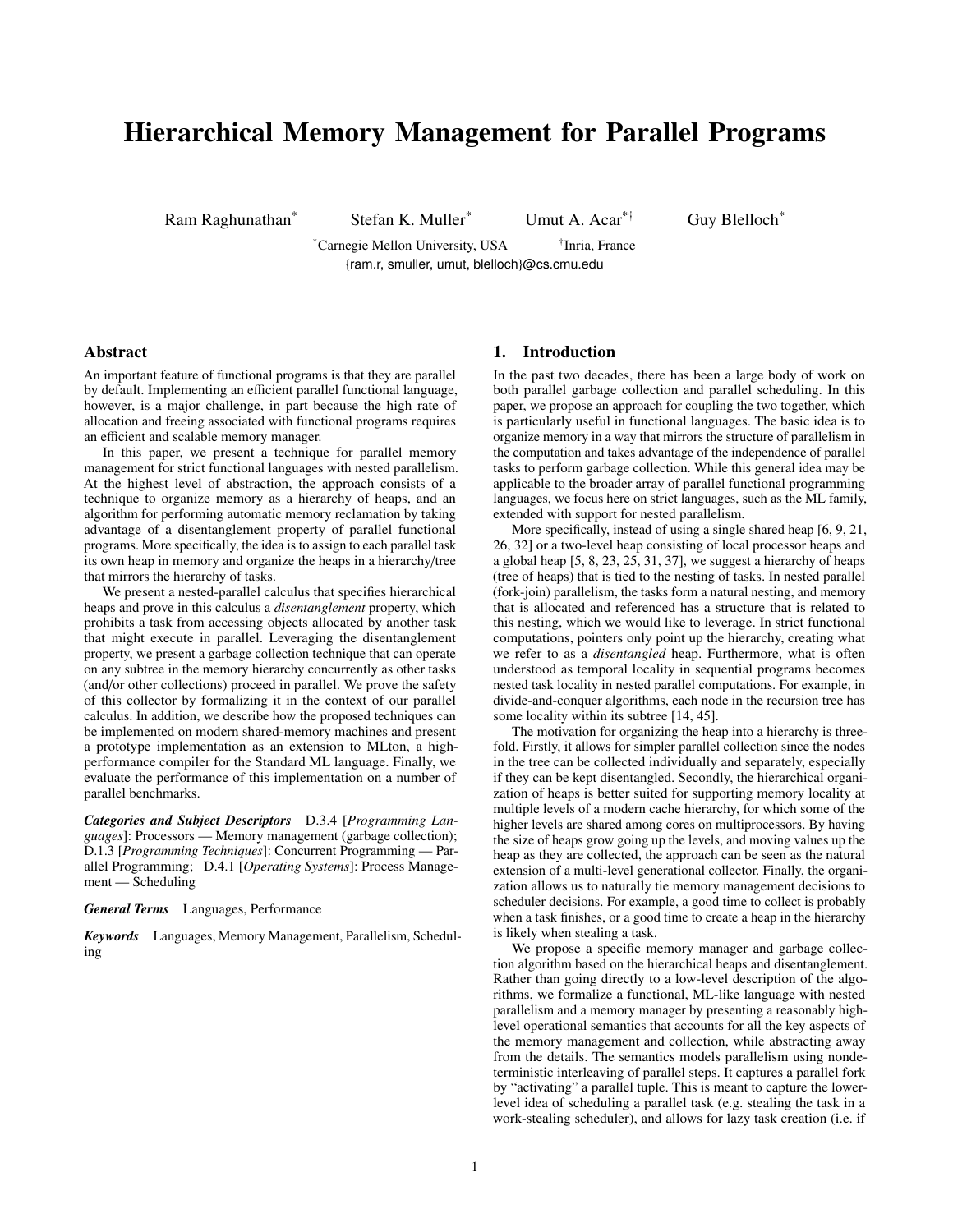there is plenty of parallelism in the computation, a parallel fork need never be activated). The semantics captures the hierarchical nature of the heap and creates new heaps exactly when a parallel tuple is activated. The model interleaves garbage collection steps with steps of the mutator. A node in the hierarchy is "locked" and cannot evaluate when it is being collected, but other nodes are allowed to evaluate concurrently. Our semantics captures the object-by-object copying nature of our collector, but ignores details of how memory is laid out or allocated.

Based on the semantics, we prove that the disentanglement property holds on programs written in our language, and that the garbage collector is correct (memory safe and meaning-preserving).

To remain as general as possible, the semantics does not specify a scheduler, and abstracts over many important details a real implementation must consider such as concurrency, contention, and performance. We briefly describe the key algorithms and data structures for realizing the semantics (Section 4) based on a popular work-stealing scheduler [3, 7, 15].

We have implemented a prototype of our collector as part of the MLton compiler [39] by adding it to Spoonhower's parallel scheduler [47]. The implementation follows our semantics and design but has to consider a variety of other details. We present some preliminary performance results on a handful of benchmarks. The collector achieves good performance compared to both the existing collector on MLton and the Manticore runtime system [8], although the numbers are meant as a proof of concept rather than a careful analysis.

The contributions of this paper include the following.

- A hierarchical model of memory for a nested-parallel functional language.
- The precise formulation of the disentanglement property in the context of our nested-parallel functional language, and the proof that this language guarantees disentanglement.
- The formulation of a hierarchical garbage collection technique that allows portions of memory to be garbage collected concurrently with other tasks.
- The design of a runtime system that realizes the hierarchical memory management techniques.
- A prototype implementation as an extension to the MLton compiler for Standard ML, and an evaluation of its performance.

## 2. Overview

We present a high-level, informal overview of the ideas proposed in this paper. The rest of the paper makes these ideas precise.

We use the quicksort algorithm as an example and assume an ML-like, strict, purely functional language with nested parallelism, where the primitive par creates a tuple by allowing its components to be evaluated in parallel. Figure 1 shows the code for quicksort in such a language. For simplicity, we assume that the input contains no duplicates. The function qsort uses the first item as a pivot to partition the input list l into less-than and greater-than parts, written ll and lg, sorts them recursively in parallel, and concatenates the sorted lists to compute the final sorted output.

*Task Tree.* We can represent an evaluation of the quicksort algorithm with a *task tree* consisting of parallel *tasks* where each task corresponds to a parallel sub-computation as indicated by the par primitive. Figure 2 shows such a tree representation of the evaluation of the qsort function on the input list [5; 6; 3; 4; 1; 9]. The nodes of the task tree represent parallel tasks and the edges represent the control dependencies between them. For example, the root task, labeled  $T_A$ , which corresponds to the first call to the function, forks two new tasks  $T_B$  and  $T_C$ .

|                | fun qsort $l =$                                |
|----------------|------------------------------------------------|
| $\mathcal{D}$  | case 1 of                                      |
| 3              | $ni1 \Rightarrow ni1$                          |
|                | h::nil ⇒l                                      |
| $\overline{5}$ | $h$ ::t $\Rightarrow$                          |
| 6              | let                                            |
| $\tau$         | $(11, 1g)$ = partition h t                     |
| 8              | $(sll, slq) = par$ (gsort $ll, q$ gsort $lq$ ) |
| 9              | in                                             |
| 10             | append $sll$ (h:: $slq$ )                      |
|                | end                                            |

Figure 1. The code for quicksort.



Figure 2. An example run of quicksort. The nodes represent (parallel) tasks and the edges represent the control dependencies between them.

*Memory as a Heap Tree and Disentanglement.* Classically, memory is viewed in programming languages as a flat, unstructured pool of objects, or a fixed hierarchy of several heaps, referred to as generations. In this paper, we propose an approach where we structure memory as a dynamic hierarchy by partitioning memory into *heaps*, each of which corresponds to a task in the task tree. To create this hierarchy, we dedicate a fresh heap to each forked task and allocate all memory requested by the task in its heap, which the task owns. When the task completes, we join its heap with that of its parent. As a result, we can organize the memory at any point during execution as a hierarchy, represented as a tree of heaps as follows. Let *H<sup>A</sup>* and  $H_B$  be two heaps. If there is an edge between their owner tasks,  $T_A$  and  $T_B$ , respectively, then insert an edge between  $H_A$  and  $H_B$ . Otherwise, don't insert any edge. We refer to the resulting tree on the heaps as a *heap tree*. The motivation behind our approach is to organize memory in a way that reflects the structure—specifically the dependencies—of the computation.

Figure 3 illustrates the task and the heap trees for our example. Each "qsort" node represents a task. The gray box around the node represents its heap. Tasks and the edges between them define the task tree. Heaps and the edges between them define the heap tree. The figure also shows the data stored in each heap. The root heap, *HA*, contains the input list L0 and the two lists obtained via partitioning, L1 and L2. The task  $T_B$  takes the input L1 from the root heap  $H_A$  and partitions it into two new lists L3 and L4. The task  $T_C$  takes the input L2 from the root heap  $H_A$  and produces the lists L5 and L6.

Having organized memory as a tree of heaps, we observe the following key *disentanglement* property. Let  $T_A$  and  $T_B$  be any two tasks in the task tree and let  $H_A$  and  $H_B$  be their heaps in the heap tree. If some object in  $H_A$  references (or points to) an object in  $H_B$  at any time during execution, then  $H_B$  is an ancestor of  $H_A$  in the heap tree. Intuitively speaking, this property holds because, in a purely functional language, a parallel task has access only to the objects that have been allocated before its execution or by the task itself, excluding the objects that are allocated by tasks that might have been executed in parallel (even if they are not actually executed in parallel). Such objects are allocated precisely by the tasks that are on the path from the task to the root of the task tree. Since all memory allocated by a task is placed in the heap of that task, and since there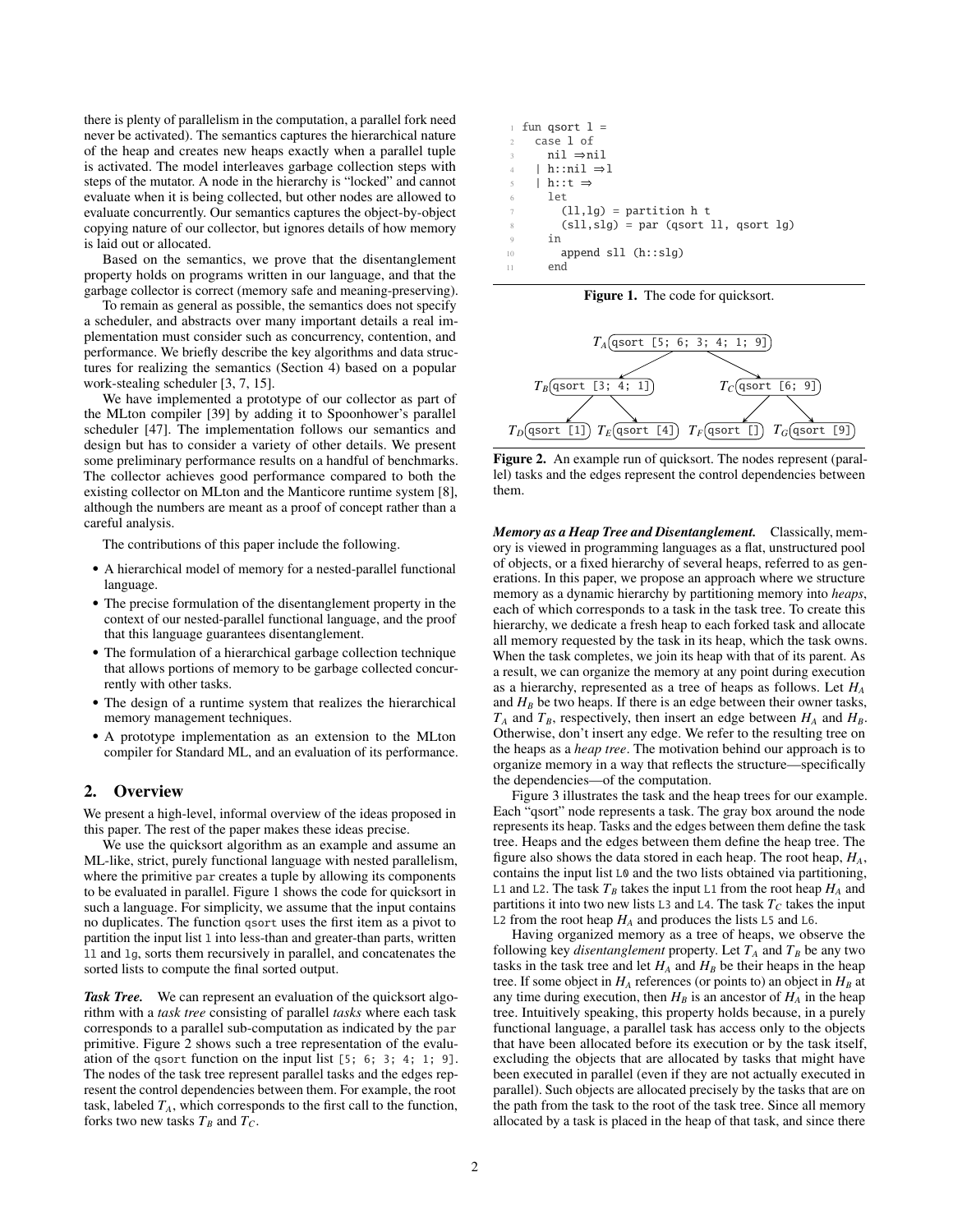

Figure 3. The heap and task tree for the the quicksort example. Heaps are shown as gray boxes. As shown by the dashed arrows, pointers in heaps may point to higher, but not lower or cross, heaps.

is an isomorphism between the heap tree and the task tree as defined by the ownership relation, the disentanglement property holds. As a corollary, we can establish the following: if  $T_A$  is neither an ancestor nor a descendant of  $T_B$ , then objects in  $H_A$  do not reference objects in  $H_B$  and objects in  $H_B$  do not reference objects in  $H_A$ . In other words, if  $T_A$  and  $T_B$  are concurrent tasks that may be executed in parallel, then  $H_A$  and  $H_B$  are guaranteed to be "disentangled". As suggested by disentanglement, in the quicksort example shown in Figure 3, all pointers in the memory point "up" in the heap tree: if an object in heap  $H_A$  points to another object in another heap  $H_B$ , then  $H_B$  is an ancestor of  $H_A$ .

In Sections 3.1 and 3.2, we make precise this high-level description of hierarchical heaps and disentanglement by presenting a semantics that restricts a task's memory access to its own heap and ancestor heaps. We prove that a program evaluated with hierarchical heaps and restricted memory access has the same behavior as it would have under a standard operational semantics, thus establishing the disentanglement property.

*Garbage Collection.* When considered in the context of the heap tree, the disentanglement property leads us to observe that any leaf heap *H* in the heap tree can be collected by the task *T* that owns that heap independently of all the other heaps and tasks. This holds because, via disentanglement, *H* does not have any "roots" or pointers into it. Thus, garbage collection of *H* can proceed as all the other tasks are executing. A moving (copying) or a nonmoving collection can be used. We can generalize this observation to any subtree in the heap tree as follows: the heaps in any subtree of the heap tree can be collected independently of all other heaps. As with a leaf of the heap tree, a subtree of heaps has no incoming pointers from outside the subtree, and thus the collection can proceed concurrently with all other tasks operating on the other heaps. This means that we can garbage collect a subtree of heaps by stopping only those tasks that own them as we allow other tasks to continue executing. Furthermore, the subtree can be garbage collected in parallel by taking advantage of disentanglement: all the leaves can be collected in parallel and, after their collections are completed, the parents of the leaves may be collected in parallel, and so on until the root is reached.

For example, in Figure 3, we can garbage collect heaps *<sup>H</sup><sup>B</sup>*, *<sup>H</sup><sup>D</sup>* and  $H_E$ , which form a subtree rooted at  $H_B$ , by stopping only the tasks  $T_B$ ,  $T_D$  and  $T_E$ , which own the heaps. To garbage collect the subtree, we can collect  $H_D$  and  $H_E$  in parallel, and then  $H_B$ .

In Section 3.3, we make precise this informal description of garbage collection and establish its correctness by showing that collection does not free rechable locations (memory safety) or alter the behavior of the program (meaning preservation).

| Types                                         |  | $\tau$ ::= nat $ \tau_1 \rightarrow \tau_2   \tau_1 \times \tau_2$                                            |
|-----------------------------------------------|--|---------------------------------------------------------------------------------------------------------------|
|                                               |  | <i>Large Values</i> $v ::= n   \text{ fun } f x \text{ is } e \text{ end }  \langle \ell, \ell \rangle$       |
| Heaps                                         |  | $H$ ::= $\emptyset$   $H[\ell \mapsto \nu]$                                                                   |
| $(Heap)$ Paths $P ::= \lceil \rceil   H :: P$ |  |                                                                                                               |
|                                               |  | Expressions $e ::= x   \ell   v   e e  $                                                                      |
|                                               |  | $fst(e)   snd(e)   \langle e, e \rangle   \langle e, e \rangle   \blacktriangleleft T, T \blacktriangleright$ |
| Tasks                                         |  | $T \rightarrow \pm H \cdot e$                                                                                 |
|                                               |  |                                                                                                               |

# **Figure 4.** Syntax of  $\lambda^{HP}$

Heap typing  $F_{\Sigma'} H : \Sigma$ 

$$
\frac{\vdash_{\Sigma} \mathcal{D} \; \mathcal{V} \; \mathcal{T} \; \mathcal{V} \; \mathcal{T} \; \mathcal{V} \; \mathcal{V} \; \mathcal{V} \; \mathcal{V} \; \mathcal{V} \; \mathcal{V}}{\vdash_{\Sigma'} H[\ell \mapsto \mathcal{V}] : \Sigma, \ell : \tau}
$$

Path typing *P* : Σ

$$
\frac{\vdash_{\Sigma_2} H : \Sigma_1 \qquad P : \Sigma_2}{H :: P : \Sigma_2, \Sigma_1} \text{ S-Parn}
$$

Expression typing  $\Gamma \vdash_P e : \tau$ 

$$
\frac{\Gamma}{\Gamma, x : \tau \vdash_{\Sigma} x : \tau} \text{ S-VaR} \qquad \frac{\Gamma \vdash_{\Sigma, \ell: \tau} \ell : \tau \text{ S-Loc}}{\Gamma \vdash_{\Sigma} n : n \text{ at}} \text{ S-Nar}
$$
\n
$$
\frac{\Gamma, x : \tau, f : \tau \to \tau' \vdash_{\Sigma} e : \tau'}{\Gamma \vdash_{\Sigma} \text{ fun } f \text{ x is } e \text{ end} : \tau \to \tau'} \text{ S-Fun} \qquad \frac{\Gamma \vdash_{\Sigma} e_1 : \tau_1 \qquad \Gamma \vdash_{\Sigma} e_2 : \tau_2}{\Gamma \vdash_{\Sigma} \langle e_1, e_2 \rangle : \tau_1 \times \tau_2} \text{ S-Pan}
$$
\n
$$
\frac{\Gamma \vdash_{\Sigma} e_1 : \tau \to \tau' \qquad \Gamma \vdash_{\Sigma} e_2 : \tau}{\Gamma \vdash_{\Sigma} e_1 e_2 : \tau'} \text{ S-APP} \qquad \frac{\Gamma \vdash_{\Sigma} e : \tau_1 \times \tau_2}{\Gamma \vdash_{\Sigma} \text{ fst}(e) : \tau_1} \text{ S-Fsr}
$$
\n
$$
\frac{\Gamma \vdash_{\Sigma} e : \tau_1 \times \tau_2}{\Gamma \vdash_{\Sigma} \text{ snd}(e) : \tau_2} \text{ S-SND} \qquad \frac{\Gamma \vdash_{\Sigma} e_1 : \tau_1 \qquad \Gamma \vdash_{\Sigma} e_2 : \tau_2}{\Gamma \vdash_{\Sigma} \text{ 4} e_1, e_2 \rhd : \tau_1 \times \tau_2} \text{ S-PaR}
$$
\n
$$
\frac{\Gamma \vdash_{\Sigma} T_1 : \tau_1 \qquad \Gamma \vdash_{\Sigma} T_2 : \tau_2}{\Gamma \vdash_{\Sigma} \text{ 4} T_1, T_2 \blacktriangleright : \tau_1 \times \tau_2} \text{ S-PaR}
$$
\n
$$
\frac{\Gamma \vdash_{\Sigma} T_1 : \tau_1 \qquad \Gamma \vdash_{\Sigma} T_2 : \tau_2}{\Gamma \vdash_{\Sigma} \text{ 4} T_1, T_2 \blacktriangleright : \tau_1 \times \tau_2} \text{ S-PaR}
$$
\n
$$
\frac{\vdash_{\Sigma'} H : \Sigma \qquad \Gamma \vdash_{\Sigma} e : \tau
$$

**Figure 5.** Statics of  $\lambda^{HP}$ 

### 3. The Language

We present an ML-style functional calculus called  $\lambda^{HP}$  and an operational semantics that accounts for memory allocation and the operational semantics that accounts for memory allocation and the scheduling of tasks, and enforces the property that tasks access memory only in their own heap and ancestor heaps. We then show that any  $\lambda^{HP}$  program is disentangled in that it may be run safely and that it is both deterministic and equivalent to a standard safely and that it is both deterministic and equivalent to a standard "flat" semantics where memory is treated conventionally. We then formalize a hierarchical memory manager on top of λ *HP* and prove its correctness.

#### 3.1 A Core Calculus for Disentanglement

*Abstract syntax.* Figure 4 shows the syntax of the language  $\lambda^{HP}$ .<br>The types include natural numbers (as the sole base type) functions The types include natural numbers (as the sole base type), functions and products. To present a precise accounting of memory operations, we distinguish between *large values v*, which are always allocated in the heap, and *small values* consisting only of memory locations, written  $\ell$ . Large values include natural numbers, named recursive functions and pairs of heap locations. Large values are *not* irreducible, but rather step to heap locations  $\ell$ , which are the only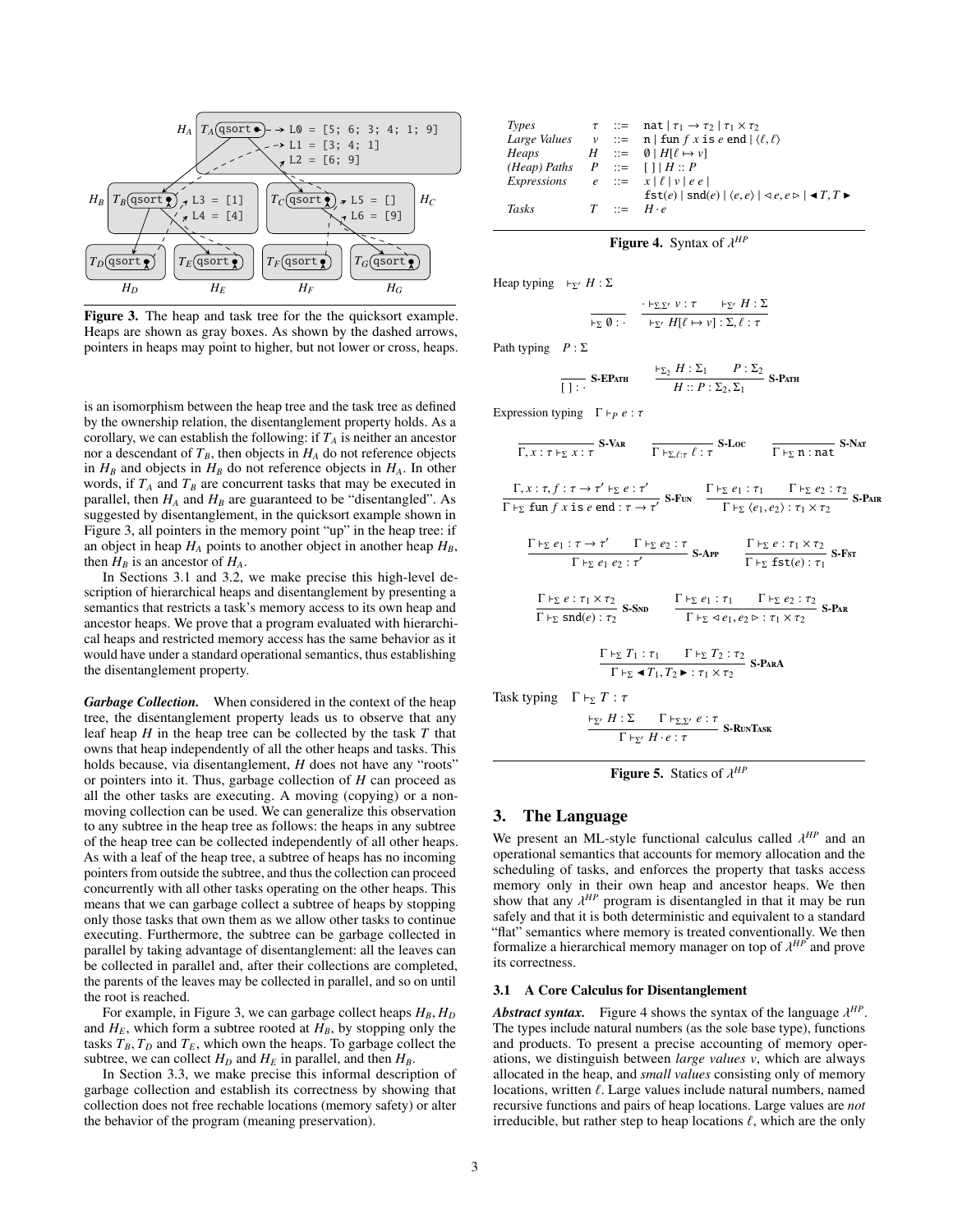$$
H:: P; \ell_1 \xrightarrow{lookup} \text{D-ALLOC}
$$
\n
$$
H:: P; \ell_2 \xrightarrow{lookup} \text{D-ALLOC}
$$
\n
$$
H:: P; \ell_2 \xrightarrow{lookup} \text{D-APFE}
$$
\n
$$
H: e_1 \rightarrow p \, e'_1; H'
$$
\n
$$
H: e_1 \rightarrow p \, e'_1; H'
$$
\n
$$
H: e_1 \rightarrow p \, e'_1; H'
$$
\n
$$
H: e_1 \rightarrow p \, e'_1; H'
$$
\n
$$
H: e_1 \rightarrow p \, e'_1; H'
$$
\n
$$
H: e_1 \rightarrow p \, e'_1; H'
$$
\n
$$
H: e_1 \rightarrow p \, e'_1; H'
$$
\n
$$
H: \text{fst}(\ell) \rightarrow p \, v_1; H
$$
\n
$$
H: \text{fst}(\ell) \rightarrow p \, v_1; H
$$
\n
$$
H: \text{fst}(\ell) \rightarrow p \, e'_1; H'
$$
\n
$$
H: \text{fst}(\ell) \rightarrow p \, f_1; H'
$$
\n
$$
H: \text{fst}(\ell) \rightarrow p \, f_1; H'
$$
\n
$$
H: e \rightarrow p \, e'_1; H'
$$
\n
$$
H: e \rightarrow p \, e'_1; H'
$$
\n
$$
H: e \rightarrow p \, e'_1; H'
$$
\n
$$
H: e \rightarrow p \, e'_2; H'
$$
\n
$$
H: \text{fst}(\ell) \rightarrow p \, v_1; H
$$
\n
$$
H: e_1 \rightarrow p \, e'_1; H'
$$
\n
$$
H: e_2 \rightarrow p \, e'_2; H'
$$
\n
$$
H: e_1 \rightarrow p \, e'_1; H'
$$
\n
$$
H: e_2 \rightarrow p \, e'_2; H'
$$
\n
$$
H: e_2 \rightarrow p \, e'_2; H'
$$
\n
$$
H: e_1 \rightarrow p \, e'_1; H'
$$
\n
$$
H: e_2 \rightarrow p \, e'_2; H'
$$
\n
$$
H: e_1 \rightarrow p \, e'_1; H'
$$
\n
$$
H: e_1 \rightarrow p \, e
$$

**Figure 6.** Dynamics of  $\lambda^{HP}$ 

Lookup

$$
\frac{H(\ell) = v}{H :: P; \ell \xrightarrow{lookup} v} \text{LU1} \qquad \frac{\ell \notin \text{dom}(H) \qquad P; \ell \xrightarrow{lookup} v}{H :: P; \ell \xrightarrow{lookup} v} \text{LU2}
$$
\nTask transitions

\n
$$
\frac{H; e \rightarrow_P e'; H'}{H \cdot e \Rightarrow_P H' \cdot e'} \text{D-TassS} \text{TEP}
$$

Figure 7. Auxiliary dynamic judgments of λ *HP*

irreducible values of the language. Since small values consist only of locations, we use the term "value" to refer to a large value and "location" to refer to a small value.

In  $\lambda^{HP}$ , we organize memory as a tree of heaps and restrict<br>ressions to access only part of the memory (along a path going expressions to access only part of the memory (along a path going up the hierarchy). A *heap*, written *H* (and variants), is simply a mapping from locations to (large) values. A *heap path* or simply a *path*, written as *P* (and variants), is a list or stack of heaps. A path represents a leaf-to-root path in the heap tree; it is the collection of heaps to which an expression has access.

Expressions of  $\lambda^{HP}$  include locations and (large) values, introduc-<br>Land elimination forms for the standard types such as function antion and elimination forms for the standard types such as function application, projection and pair creation, and parallel tuples  $\triangleleft e_1, e_2 \triangleright$ . Parallel tuples are evaluated sequentially by default, but may be *activated* for parallel evaluation. An *active* parallel tuple,  $\blacktriangleleft T_1, T_2 \blacktriangleright$ , consists of two parallel *tasks*,  $T_1$  and  $T_2$ , which correspond to the components of the tuple.

A *task*, *H* · *e*, consists of an expression *e* and a heap *H*. The heap *H* serves as the portion of the memory that is private to the expression *e*, i.e., *H* is visible only to the expression *e* (including subexpressions of *e*). The reader may wonder why we introduce tasks as a level of indirection in the syntax since they can take only one form  $(H \cdot e)$ . When we formalize the memory manager, we will introduce another form of task, and the separation will make the presentation cleaner, so we adopt it now.

*Statics.* Figure 5 illustrates the static semantics of the calculus. Apart from the treatment of memory, the statics semantics of  $\lambda^{HP}$  is<br>relatively standard. We first describe the typing of heaps and paths relatively standard. We first describe the typing of heaps and paths.

We ascribe type signatures to heaps and paths. A *signature* is a mapping from locations to types. The heap typing judgment

 $\vdash_{\Sigma'} H : \Sigma$  ascribes the signature  $\Sigma$  to heap *H* under path signature  $\Sigma'$ , allowing the values in  $H$  to refer to locations in  $\Sigma'$ . The empty heap  $\emptyset$  is given the empty signature  $\cdot$ . The signature for a non-empty heap *H* is defined inductively: each binding  $\ell \mapsto \nu$  extends the signature with  $\ell : \tau$  if  $\nu$  has type  $\tau$  under the union of  $\Sigma'$  and the signature  $\Sigma$  of H. By typing the contents of a heap under locations from both of *H*. By typing the contents of a heap under locations from both the path  $\Sigma'$  and the heap  $\Sigma$ , we allow a value in the heap to refer to locations in both the private and shared parts of the memory.

The signature of a path *P*, which is a list of disjoint heaps, is the union of the signatures of the individual heaps making up the path.

The expression typing judgment has the form  $\Gamma \vdash_{\Sigma} e : \tau$ , indicating that *e* has type  $\tau$  under variable context  $\Gamma$  and path signature Σ. Most of the typing rules seem standard: a location is well-typed if it is in the path signature and all the other expressions are typed in the usual way. There is an important point, however. An expression is typed only with respect to a path and not the whole memory, and the expression therefore may not have access to the whole memory. This point becomes evident when typing parallel tuples and tasks. The rule for active parallel tuples, S-ParA, requires that each constituent task be well-typed under the the same path signature. For each task  $H \cdot e$ , the typing rule ensures that  $e$  is welltyped under the union of the path signature, representing the shared memory, and the signature of *H*, representing the private memory.

*Dynamics.* The dynamics for  $\lambda^{HP}$ , shown in Figure 6, use a small-<br>step transition indoment  $H: e \rightarrow e e^{\prime}$ . *H'* which indicates that under step transition judgment  $H$ ;  $e \rightarrow_P e'$ ;  $H'$ , which indicates that under heap  $H$  and path  $P$ ,  $e$  steps to  $e'$  and produces new heap  $H'$ . In the judgment,  $H$  is the hierarchical heap that is private to this computation and will be used for lookup as well as allocation. The path *P* is the shared memory for *e*, consisting of the hierarchical heaps on the path from *H* to the root (excluding *H*).

The step relation uses the heaps on the path for lookups but not for allocation. In other words, the heaps on the path are readonly and are never modified; for this reason, we think of evaluation taking place in the context of a path, which we write as a subscript of the evaluation judgment. The impact of the distinction between heaps and paths can be seen in the rules for lookup and allocation.

The auxiliary lookup judgment *P*;  $\ell \frac{lookup}{}$   $\nu$ , defined in Figure 7, indicates that looking up the location  $\ell$  in path *P* results in  $\nu$ . The indicates that looking up the location  $\ell$  in path  $P$  results in  $\nu$ . The rules are defined inductively on the path *P*: the rule looks first in the heap at the head of the path (the private heap) and, if  $\ell$  is not found, the rest of the path is scanned recursively. The allocation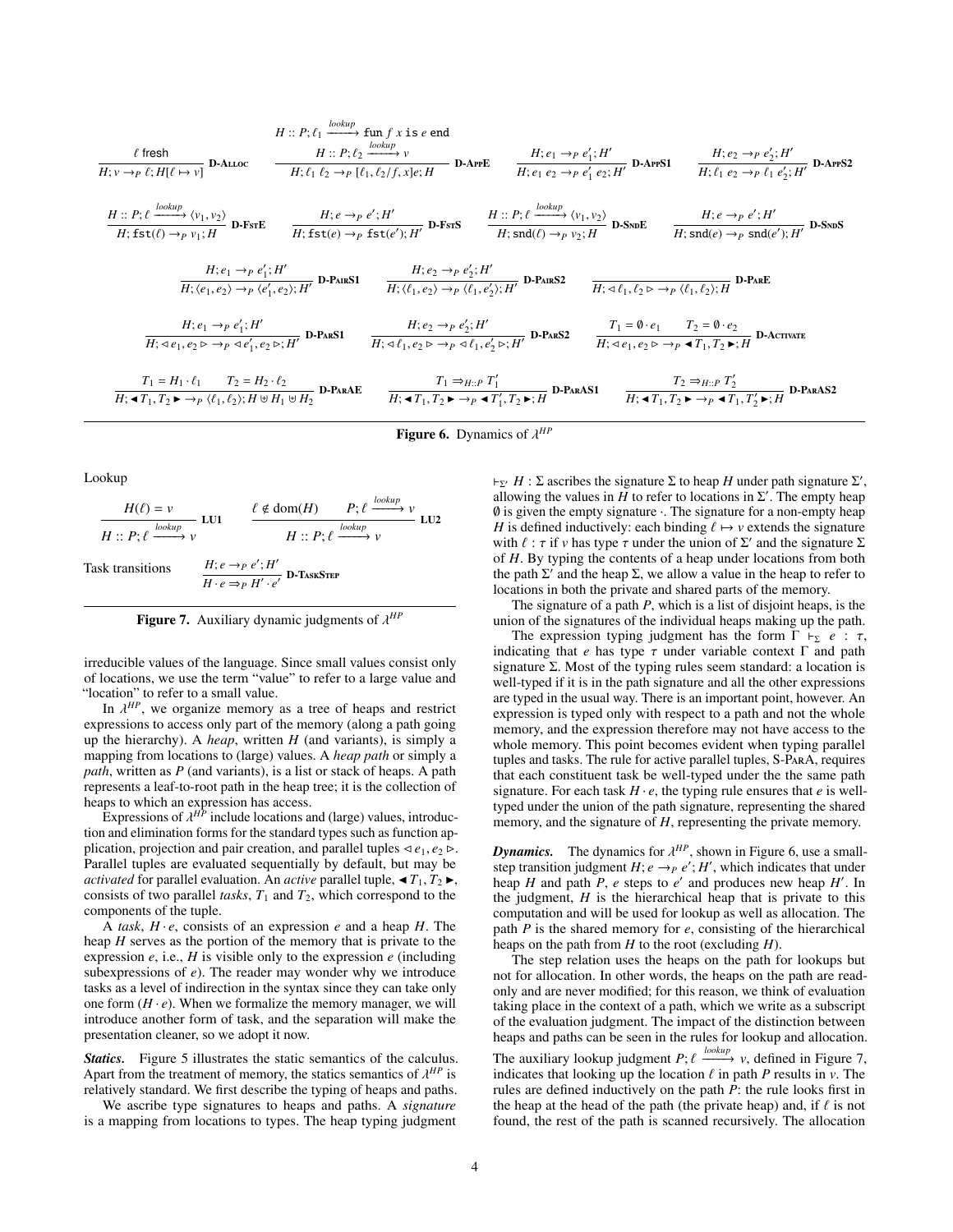rule D-ALLoc allocates a fresh location  $\ell$  in the heap  $H$ , binds the location to  $v$ , and returns  $\ell$ .

The rules for function and product types are standard for a callby-value calculus with left-to-right evaluation. Function application and projection evaluate the subexpressions down to heap locations, look up the locations in the path, and perform the operation. For technical reasons, the function application rule requires that the location  $\ell_2$  be bound, but doesn't immediately use the value.

Sequential and inactive parallel tuples evaluate the first component to a location, followed by the second. If both components of a parallel tuple are evaluated fully before the tuple is activated, it changes into a pair  $\langle \ell_1, \ell_2 \rangle$  (rule D-PARE). A parallel tuple may also be activated at any time, non-deterministically, by rule D-Activate. This models the possibility that another processor may begin evaluating one of the components in parallel. The activation rule changes the tuple into an active parallel tuple with two new tasks (each with a new, initially empty, private heap). Once a parallel tuple is activated, either component task may evaluate at any time using rules D-ParAS1 and D-ParAS2. (The rule D-ParAS2 does not require  $e_1$  to be fully reduced to a location.)

The transition judgment for tasks,  $T \Rightarrow_{P} T'$  indicates that, under path  $P$ , task  $T$  steps to  $T'$ . It doesn't include a private heap since that is internal to the task. Only the internal private heap may be modified, so *P* is read-only. Rule D-TaskStep (Figure 7) allows *e* to step using the expression step judgment.

When a component of a parallel tuple is stepped (the premises of D-ParAS1 and D-ParAS2), the heap for the tuple, *H*, is consed onto the current path and becomes part of the shared memory. This means that a heap becomes read-only when it is not at a leaf of the heap tree. When both components of an active parallel tuple are evaluated down to locations, the tuple steps to an ordinary pair using rule D-ParAE and merges the two local heaps into the parent heap.

#### 3.2 Disentanglement

We state and prove one of this paper's key contributions: that purely functional programs written in λ<sup>*HP*</sup> have the disentanglement<br>property Recall that we have defined disentanglement informally property. Recall that we have defined disentanglement informally as the property that parallel tasks can only access data allocated by ancestors. We have formulated the semantics of  $\lambda^{HP}$  based on this property by restricting a task to access only the locations that this property by restricting a task to access only the locations that are allocated in its own and its ancestors' heaps. To prove that an arbitrary  $\lambda^{HP}$  program has the disentanglement property, we first<br>show that a well-typed program never gets stuck. This familiar type show that a well-typed program never gets stuck. This familiar type safety property guarantees that the restrictions placed on the memory accesses do not cause a program to get stuck (such as by accessing a memory location in a sibling or descendant heap).

We then show that a well-typed program yields the same result and exhibits the same termination behavior as it does under more traditional semantics. In other words, we show that, for a welltyped program, a run using hierarchical heaps and a run using conventional semantics either 1) produce the same result or 2) both do not terminate. This result also suffices to show that  $\lambda^{HP}$  programs are deterministic. We prove it by giving a standard operational are deterministic. We prove it by giving a standard operational semantics for terms which syntactically resemble  $λ<sup>HP</sup>$  without heap<br>locations or active parallel tuples. We define a transformation, called locations or active parallel tuples. We define a transformation, called *flattening*, from arbitrary  $\lambda^{HP}$  expressions to such *flat* expressions, and show that the operational semantics of Figure 6 coincide with and show that the operational semantics of Figure 6 coincide with the storeless semantics up to flattening.

*Type Safety.* We first establish that well-typed terms do not become stuck by establishing progress and preservation. The proofs are straightforward, but two lemmas are required. The first states that if a path *P* is well-typed with a context that contains  $\ell$ , then *P* contains a binding for  $\ell$  with a value of the correct type.

**Lemma 1.** *If*  $P : \Sigma, \ell : \tau$ , then there exists a value *v* such that  $P; \ell \xrightarrow{lookup} v \text{ and } \Gamma \vdash_{\Sigma, \ell: \tau} v : \tau.$ 

*Proof.* By construction.

The second lemma is an important property of heaps, which states that a merged heap is well-typed.

**Lemma 2.** *If*  $H : \Sigma$  *and*  $H' : \Sigma'$ *, then*  $(H \cup H') : \Sigma, \Sigma'$ *.* 

*Proof.* By induction on the derivation of  $H'$ :  $\Sigma'$ . If  $H' = \emptyset$ , then the result is trivial. Otherwise,  $H' = H''[\ell \mapsto v]$  and  $\Sigma' = \Sigma'', \ell : \tau$ . By induction  $(H \uplus H'') \cdot \Sigma \Sigma''$  By the heap typing rules and weakening induction,  $(H \oplus H'') : \Sigma, \Sigma''$ . By the heap typing rules and weakening,<br>  $H \oplus H' = (H \oplus H'') [P \mapsto v] \cdot \Sigma, \Sigma'' \cdot P \cdot \tau = \Sigma, \Sigma'$  $H \oplus H' = (H \oplus H'')[\ell \mapsto v] : \Sigma, \Sigma'', \ell : \tau = \Sigma, \Sigma'$ . – Б<br>П

We now state and prove the preservation and progress lemmas.

**Lemma 3** (Preservation). *If*  $\Gamma \vdash_{\Sigma_2, \Sigma_1} e : \tau$  *and*  $H : \Sigma_1$  *and*  $P : \Sigma_2$ <br>*and*  $H : e \rightarrow e$  *e'*  $H'$  *then*  $H' : \Sigma'$  *where*  $\Sigma'$  *is an extension of*  $\Sigma_2$ . *and*  $H$ ; *e*  $\rightarrow$ *P e'*;  $H'$ , *then*  $H'$  :  $\Sigma_1'$  *where*  $\Sigma_1'$  *is an extension of*  $\Sigma_1$ *,*  $and \Gamma \vdash_{\Sigma_2, \Sigma'_1} e : \tau.$ 

*Proof.* By induction on the derivation of  $H$ ;  $e \rightarrow_P e'$ ;  $H'$  $\Box$ 

**Lemma 4** (Progress). *If*  $\cdot$   $\vdash_{\Sigma_2,\Sigma_1} e : \tau$  *and H* :  $\Sigma_1$  *and P* :  $\Sigma_2$ , then either e is a location or there exist e' and H' such that *then either e is a location or there exist e* <sup>0</sup> *and H* 0 *such that*  $H$ ;  $e \rightarrow_P e$ ;  $H'$ .

*Proof.* By induction on the derivation of  $\cdot \vdash_{\Sigma_2, \Sigma_1} e : \tau$ .

*Correspondence with flattened semantics.* Figure 8 defines the flattening transformation, which converts a  $\lambda^{HP}$  expression into a *flat* expression with no nested tasks and no free heap locations (but *flat* expression with no nested tasks and no free heap locations (but which is still a valid expression in the  $\lambda^{HP}$  syntax). The judgment  $\|\rho\|_{\infty} \to \hat{\rho}$  indicates that expression  $\rho$  flattens to  $\hat{\rho}$  under path P  $\|\psi\|_{P} \rightarrow \hat{e}$  indicates that expression *e* flattens to  $\hat{e}$  under path *P*. The transformation is defined inductively. There are two important rules to note. Locations are looked up in the path and the resulting value is recursively flattened (this will terminate since heaps and heap paths have no cycles). The flattened value is substituted for the location. The rule for active parallel tuples recursively flattens the two subexpressions, adding the local heaps to the path, and then converts the active tuple into an inactive tuple, thus flattening the hierarchy.

We make three observations about the flattening transformation:

- If *e* contains no active parallel tuples or heap locations (it may be a *source program* that has not yet begun executing), then  $||e||_{\emptyset::[} \rightarrow e.$
- If  $\ell \in \text{dom}(P)$  and  $\|\ell\|_P \to \hat{\nu}$ , then  $\hat{\nu}$  is simply the value at  $\ell$ "lifted" so that it is closed with respect to the heap.
- Flattening is deterministic: if  $||e||_P \rightarrow \hat{e}_1$  and  $||e||_P \rightarrow \hat{e}_2$ , then  $\hat{e}_1 = \hat{e}_2.$

Flattened expressions may be run using the simple operational semantics of Figure 9. No path or heap is required, since these expressions have no heap locations. There is now no notion of "active" parallel tuples, and instead (formerly "inactive") parallel tuples may evaluate in parallel using rules F-ParS1 and F-ParS2. While these parallel evaluation rules allow for nondeterministic interleavings, evaluation is nevertheless deterministic. As usual, we show this using an intermediate result, the diamond lemma, which states that if an expression steps to two different expressions in one step, they can be "brought back together" in one step. We do not immediately prove confluence, the generalization of the diamond property to multi-step evaluation. This will be part of the disentanglement theorem.

**Lemma 5** (Diamond Lemma). *If*  $e \rightarrow e_1$  *and*  $e \rightarrow e_2$ *, then there exists e' such that*  $e_1 \rightarrow e'$  *and*  $e_2 \rightarrow e'$ *.*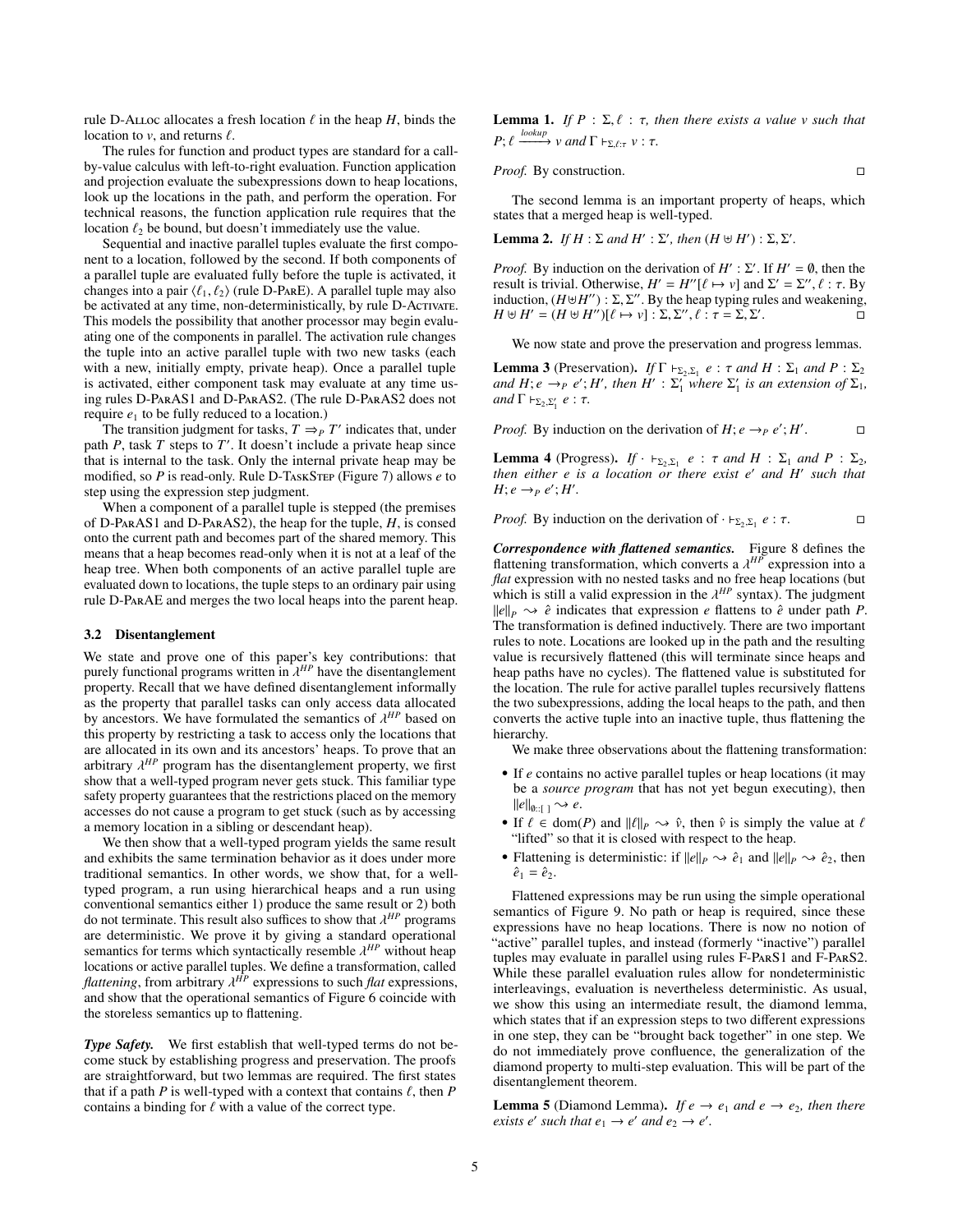|                                                                                                                  | $  e  _p \rightsquigarrow \hat{e}$                                                                            |                                                                                                                                                 |  |  |  |  |  |  |  |  |
|------------------------------------------------------------------------------------------------------------------|---------------------------------------------------------------------------------------------------------------|-------------------------------------------------------------------------------------------------------------------------------------------------|--|--|--|--|--|--|--|--|
| $\ {\mathfrak{n}}\ _P\leadsto {\mathfrak{n}}$                                                                    | $\ \text{fun } f x \text{ is } e \text{ end}\ _P \rightarrow \text{fun } f x \text{ is } \hat{e} \text{ end}$ |                                                                                                                                                 |  |  |  |  |  |  |  |  |
|                                                                                                                  |                                                                                                               | $  e_1  _P \rightsquigarrow \hat{e}_1$ $  e_2  _P \rightsquigarrow \hat{e}_2$                                                                   |  |  |  |  |  |  |  |  |
| $\ \langle e_1, e_2 \rangle\ _p \rightsquigarrow \langle \hat{e}_1, \hat{e}_2 \rangle$                           |                                                                                                               |                                                                                                                                                 |  |  |  |  |  |  |  |  |
| $P: \ell \xrightarrow{lookup} v \qquad   v  _P \rightarrow \hat{v}$                                              |                                                                                                               | $  e_1  _P \rightsquigarrow \hat{e}_1$ $  e_2  _P \rightsquigarrow \hat{e}_2$                                                                   |  |  |  |  |  |  |  |  |
| $\ \ell\ _p \leadsto \hat{\nu}$                                                                                  |                                                                                                               | $  e_1 e_2  _p \rightsquigarrow \hat{e}_1 \hat{e}_2$                                                                                            |  |  |  |  |  |  |  |  |
|                                                                                                                  | $  e  _p \rightsquigarrow \hat{e}$                                                                            | $  e  _p \rightsquigarrow \hat{e}$                                                                                                              |  |  |  |  |  |  |  |  |
|                                                                                                                  | $\ \textsf{fst}(e)\ _p \rightsquigarrow \textsf{fst}(\hat{e})$                                                | $\ \text{snd}(e)\ _P \rightsquigarrow \text{snd}(\hat{e})$                                                                                      |  |  |  |  |  |  |  |  |
| $  e_1  _P \rightsquigarrow \hat{e}_1$ $  e_2  _P \rightsquigarrow \hat{e}_2$                                    |                                                                                                               | $  e_1  _{H_1::P} \rightsquigarrow \hat{e}_1$ $  e_2  _{H_2::P} \rightsquigarrow \hat{e}_2$                                                     |  |  |  |  |  |  |  |  |
| $\ \triangleleft e_1, e_2 \triangleright\ _p \rightsquigarrow \triangleleft \hat{e}_1, \hat{e}_2 \triangleright$ |                                                                                                               | $  \blacktriangleleft H_1 \cdot e_1, H_2 \cdot e_2 \blacktriangleright   _P \rightsquigarrow \triangleleft \hat{e}_1, \hat{e}_2 \triangleright$ |  |  |  |  |  |  |  |  |

Figure 8. The flattening transformation

*Proof.* By induction on the derivations of  $e \rightarrow e_1$  and  $e \rightarrow e_2$ . The only cases in which the two derivations instantiate different rules are (F-ParS1, F-ParS2) and (F-ParS2, F-ParS1). These are symmetric, so we consider the first one. In this case,  $\triangleleft e_1, e_2 \triangleright \rightarrow \triangleleft e'_1, e_2 \triangleright$ <br>and  $\triangleleft e_1, e_2 \triangleright \rightarrow \triangleleft e'_1 \triangleright$  where  $e_1 \rightarrow e'_1$  and  $e_2 \rightarrow e'_2$ . Let and  $\triangleleft e_1, e_2 \triangleright \rightarrow \triangleleft e_1, e'_2 \triangleright$ , where  $e_1 \rightarrow e'_1$  and  $e_2 \rightarrow e'_2$ . Let  $e' = \triangleleft e' \triangleright \triangleleft e$  b  $\triangleright$  **P** and by rule F  $e' = \langle e_1', e_2' \rangle$ . By rule  $\overline{F}$ -ParS2,  $\langle e_1', e_2 \rangle \rightarrow e'$  and by rule F-ParS1,  $\langle e_1, e_2' \rangle \rightarrow e'$ . PARS1,  $\triangleleft e_1, e'_2 \triangleright \rightarrow e'$ 

We prove two lemmas regarding the flattening operation which will be necessary in the disentanglement proof. First, flattening commutes with substitution.

**Lemma 6.** If 
$$
||v||_p \leadsto \hat{v}
$$
 and  $||e||_p \leadsto \hat{e}$ , then  $||[v/x]e||_p \leadsto [\hat{v}/x]\hat{e}$ .

*Proof.* By induction on the derivation of 
$$
||e||_P \leadsto \hat{e}
$$
.

Next, the flattening transformation is unaffected by changing the structure of the path (as long as existing bindings are preserved) or by adding bindings.

**Lemma 7.** *Suppose dom*( $H_1$ ) ∩ *dom*( $P$ ) =  $\emptyset$  *and dom*( $H_2$ ) ∩  $dom(H_1 :: P) = \emptyset$ *.* 

I. If 
$$
||e||_{H_2:H_1:P} \rightsquigarrow \hat{e}
$$
 then  $||e||_{(H_2 \uplus H_1)::P} \rightsquigarrow \hat{e}$ .

*2. If*  $||e||_{H_1::P} \rightarrow \hat{e}$  *then*  $||e||_{(H_2 \cup H_1)::P} \rightarrow \hat{e}$ *.* 

*Proof.* Both parts are by induction on the flattening derivation. The interesting case in both parts is the case for locations. (1) If  $H_2 :: H_1 :: P; \ell \xrightarrow{lookup} v$ , then either  $H_1(\ell) = v$  or  $H_2(\ell) = v$  or<br>  $P; \ell \xrightarrow{lookup} v$ . In any of these cases,  $H_2 \uplus H_1 :: P; \ell \xrightarrow{lookup} v$ . By  $P; \ell \longrightarrow v$ . In any of the induction,  $||v||_{H_2 \uplus H_1: P} \rightarrow \hat{e}$ . (2) If  $H_1$  ::  $P; \ell \xrightarrow{lookup} v$ , then either  $H_1(\ell) = v$  or  $P; \ell \xrightarrow{lookup} v$ , so *H*<sub>2</sub>  $\uplus$  *H*<sub>1</sub> :: *P*;  $\ell$   $\xrightarrow{lookup}$  *v*. By induction,  $||v||_{H_2 \uplus H_1::P}$   $\sim \ell$ . □

We now show that the hierarchical semantics of Figure 6 and the "flattened" operational semantics of Figure 9 can simulate each other. Lemma 8 shows one direction: a step of hierarchical evaluation can be simulated by zero or one steps of flattened evaluation (possibly zero since flattened evaluation does not have to perform allocation or activation). Conversely, Lemma 9 shows that a single step of flattened evaluation can be simulated by one or more steps of  $\lambda^{HP}$ <br>evaluation. This situation is shown graphically in Figure 10 evaluation. This situation is shown graphically in Figure 10.

**Lemma 8.** Suppose that  $H$ ;  $e \rightarrow_P e'$ ;  $H'$  and  $||e||_{H::P} \rightarrow \hat{e}$ . Then  $\hat{e}$  *either*  $\|e'\|_{H':P} \rightarrow \hat{e}$  *or*  $\|e'\|_{H':P} \rightarrow \hat{e}'$  *and*  $\hat{e} \rightarrow \hat{e}'$ *.* 

*Proof.* By induction on the derivation of 
$$
H
$$
;  $e \rightarrow_P e'$ ;  $H'$ .  $\Box$ 

**Lemma 9.** Suppose that  $\hat{e} \rightarrow \hat{e}'$  and  $||e||_{H::P} \rightarrow \hat{e}$ . Then there exist *H*<sup> $\alpha$ </sup> *and e*<sup> $\alpha$ </sup> *such that H*; *e*  $\rightarrow$ <sup>\*</sup><sub>*P*</sub> *e*<sup> $\prime$ </sup>; *H*<sup> $\alpha$ </sup> *and*  $\|e^{\prime}\|_{H^{\prime}::P}} \rightarrow \hat{e}^{\prime}$ .

*Proof.* By induction on the derivation of  $\hat{e} \rightarrow \hat{e}$ . В проста в проста в села в села в села в села в села в села в села в села в села в села в села в села в села<br>Села в села в села в села в села в села в села в села в села в села в села в села в села в села в села в села

*Disentanglement.* Finally, we state and prove the disentanglement theorem, which formalizes the two properties (type safety and correspondence with flattened semantics) outlined at the beginning of this section. If a source program *e* is well-typed and it evaluates to  $e'$ , then (1)  $e'$  is not stuck and (2) for any flattened evaluation of  $e$ to  $\hat{e}$ <sup>'</sup> (*e*' and  $\hat{e}$ <sup>'</sup> need not be related), *e*' and  $\hat{e}$ <sup>'</sup> may be brought back together in the style of confluence.

Theorem 1 (Disentanglement). *Suppose e is a source program with no active parallel tuples. If*  $\cdot \vdash e : \tau$  *and*  $\emptyset$ ;  $e \rightarrow_{[e]}^* e'$ ; *H'*, *then* 

*1. Either e' is a location or there exists e" such that* 

$$
H';e'\rightarrow_{[ ]}e'';H''
$$

2. If  $e \rightarrow e^* e'$ , then there exist H<sup>n</sup> and  $e'$  and  $\hat{e}''$  such that

$$
H';e'\rightarrow^*_{[}]e'';H''
$$

*and*  $\hat{e}' \rightarrow^* \hat{e}''$  *and*  $||e''||_{H''::[ ]} \rightarrow \hat{e}''$ .

- *Proof.* 1. We show by induction on the derivation of  $\emptyset$ ;  $e \rightarrow_{[]}^* e'$ ; *H*' that  $\vdash$ , *H'* :  $\Sigma$  for some  $\Sigma$  and that  $\vdash_{\Sigma} e'$ :  $\tau$ . From this, the result follows from Lemma 4. If  $e' = e$  and  $H' = \emptyset$ , then  $\vdash H' \vdots$  and follows from Lemma 4. If  $e' = e$  and  $H' = \emptyset$ , then  $\vdash H' : \cdot$  and the typing result on *e'* was assumed. Otherwise,  $\emptyset$ ;  $e \rightarrow_{[]}^* e_0$ ;  $H_0$ and  $H_0$ ;  $e_0$ ;  $\rightarrow_{[]}$   $e'$ ; *H'*. By induction, there exists  $\Sigma_0$  such that  $+$  *H*<sub>0</sub> : Σ<sub>0</sub> and ·  $\vdash$ <sub>Σ0</sub> *e*<sub>0</sub> : τ. The typing result for *e'* follows from <br>Lemma 3 Lemma 3.
- 2. We have  $||e||_{\mathbf{0}::[ ]} \rightarrow e$ . By inductive application of Lemma 8, we have  $e \rightarrow^* \hat{e}'_1$  and  $||e'||_{H':[} \rightarrow \hat{e}'_1$ . By a standard inductive application of Lemma 5, there exists  $\hat{e}$ <sup>n</sup> such that  $\hat{e}$ <sup>n</sup>  $\rightarrow$   $\hat{e}$ <sup>n</sup> and  $\hat{e}_1^r \rightarrow^* \hat{e}^{\prime\prime}$ . By an inductive application of Lemma 9 to the latter derivation, there exist *e*" and *H*" such that *H*'; *e'*  $\rightarrow_{[]}^*$  *e*"; *H*" and  $||e''||_{H''::[} \rightarrow \hat{e}''$ .

 $\Box$ 

Part (2) of Theorem 1, as well as its proof, is illustrated graphically in Figure 11. This statement is surprisingly powerful. In particular, it immediately implies that if *e* terminates with flattened semantics, it terminates with hierarchical semantics, and vice versa, that both semantics are deterministic and that they both produce the same result up to flattening. Each of these statements is simply an instantiation of Theorem 1.

**Corollary 1.** *I. If*  $e \rightarrow^* \hat{v}$ *, then there exist*  $\ell$  *and*  $H$  *such that* **Corollary 1.** *I. If*  $e \rightarrow^* \hat{v}$ *, then there exist*  $\ell$  *and*  $H$  *such that*  $\emptyset$ ;  $e \rightarrow^*_{\lfloor 1 \rfloor} \ell$ ;  $H$  *and*  $||\ell||_{H:\lfloor 1 \rfloor} \rightarrow \hat{v}$ *.*<br>2. *If*  $\emptyset$ ;  $e \rightarrow^*_{\lfloor 1 \rfloor} \ell$ ;  $H$ *, then there exists*  $\hat{v}$  *su* 

- $\|\ell\|_{H::[]} \rightsquigarrow \hat{\nu}.$ <br>*HO:*  $\circ \quad \circ \quad \ell$
- 3. *If* 0;  $e \to_{[1]}^* \ell$ ; *H* and  $e \to_{[1]}^* \ell$ , then  $||\ell||_{H:}[] \to \ell$ .
- 4. If  $e \rightarrow^* \hat{v}_1$  and  $e \rightarrow^* \hat{v}_2$ , then  $\hat{v}_1 = \hat{v}_2$ .
- 5. *If*  $\emptyset$ ;  $e \rightarrow^*_{\substack{1 \text{odd}}} \ell_1$ ; *H<sub>1</sub> and*  $\emptyset$ ;  $e \rightarrow^*_{\substack{1 \text{odd}}} \ell_2$ ; *H<sub>2</sub>*, *then there exists*  $\hat{v}$  *such that*  $||\ell_1||_{\substack{1 \text{odd}}} \geq \infty$   $\hat{v}$  *and*  $||\ell_2||_{\substack{1 \text{odd}}} \geq \infty$   $\hat{v}$ *that*  $||\ell_1||_{H_1::[} \rightarrow \hat{v}$  *and*  $||\ell_2||_{H_2::[} \rightarrow \hat{v}$ .

#### 3.3 Hierarchical Garbage Collection

We describe a hierarchical garbage collector, dubbed HGC, that takes advantage of disentanglement to perform concurrent garbage collection at the granularity of tasks. The collector HGC can collect any heap in the heap hierarchy by stopping the task that owns the heap along with its descendant tasks, while all other (nondescendant) tasks continue executing. Any number of independent heaps, which are not descendants and ancestors of each other, can be collected in parallel. The collector HGC is thus able to perform garbage collection without incurring additional synchronization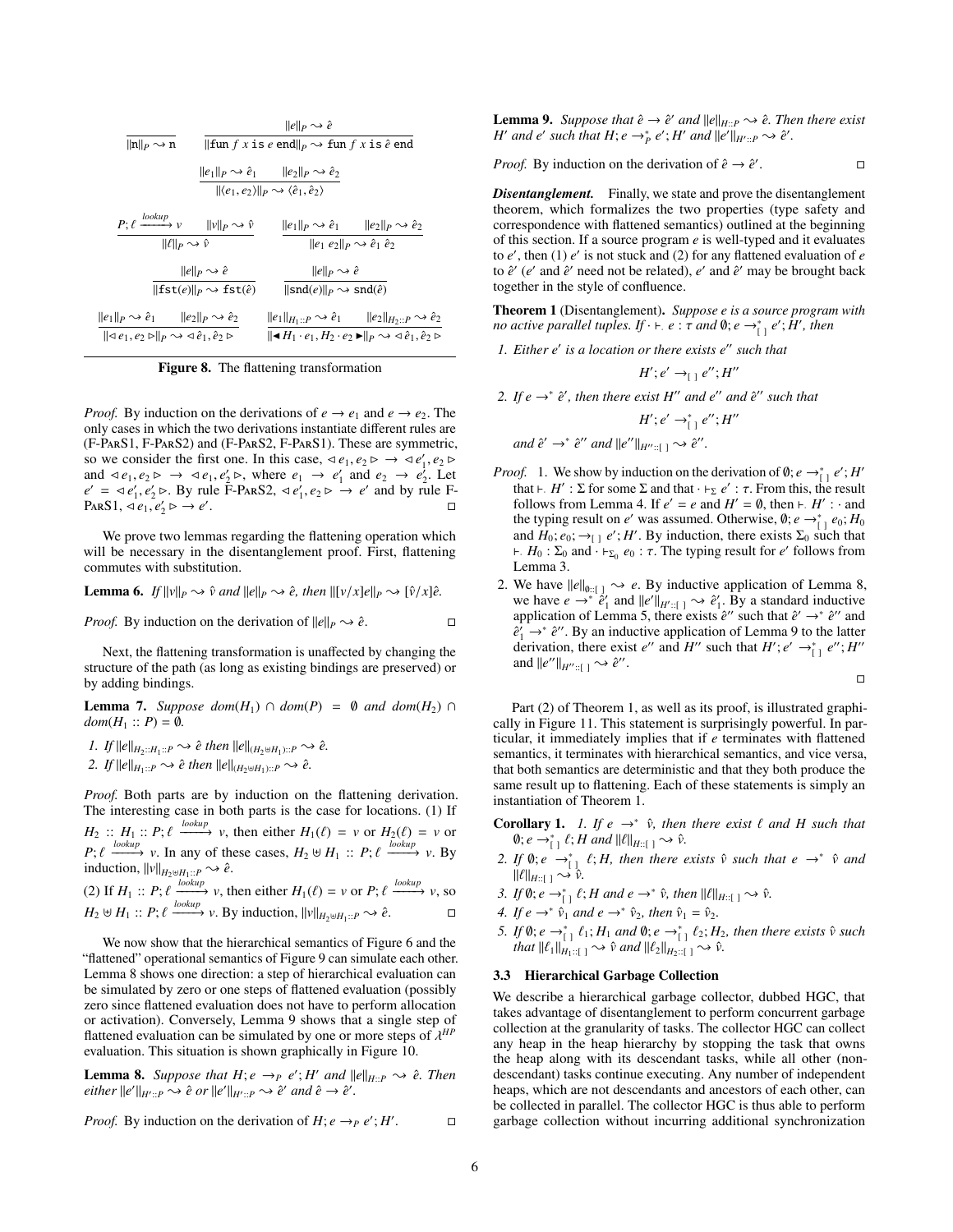$$
\frac{e_1 \rightarrow e'_1}{e_1 e_2 \rightarrow e'_1 e_2} \quad \frac{e_2 \rightarrow e'_2}{e_1 e_2 \rightarrow e'_1 e_2} \quad \frac{e_2 \rightarrow e'_2}{(\text{fun } f \times \text{is } e_1 \text{ end}) e_2 \rightarrow (\text{fun } f \times \text{is } e_1 \text{ end}) e'_2} \quad \text{F-ArFS2}
$$
\n
$$
\frac{e_1 \rightarrow e'_1}{\text{dyn}, v_2 \rightarrow \langle v_1, v_2 \rangle} \quad \text{F-PaRE} \quad \frac{e_1 \rightarrow e'_1}{\text{qq}, e_2 \rightarrow \neg e'_1 e_2} \quad \text{F-PaRS1} \quad \frac{e_2 \rightarrow e'_2}{\text{qq}, e_2 \rightarrow \neg e_1 e'_2 \rightarrow \neg e_1 e'_2} \quad \text{F-PaRS2}
$$
\n
$$
\frac{e_1 \rightarrow e'_1}{\langle e_1, e_2 \rangle \rightarrow \langle e'_1, e_2 \rangle} \quad \text{F-PaRS1} \quad \frac{e_2 \rightarrow e'_2}{\langle v_1, e_2 \rangle \rightarrow \langle v_1, e'_2 \rangle} \quad \text{F-PaRS2}
$$
\n
$$
\frac{e_1 \rightarrow e'_1}{\langle e_1, e_2 \rangle \rightarrow \langle e'_1, e_2 \rangle} \quad \text{F-PaRS1} \quad \frac{e_2 \rightarrow e'_2}{\langle v_1, e_2 \rangle \rightarrow \langle v_1, e'_2 \rangle} \quad \text{F-PaRS2}
$$
\n
$$
\frac{e \rightarrow e'}{\text{fst}(\langle v_1, v_2 \rangle) \rightarrow v_1} \quad \text{D-Fs} \quad \text{F-SrS} \quad \frac{e \rightarrow e'}{\text{snd}(\langle v_1, v_2 \rangle) \rightarrow v_2} \quad \text{D-Ss} \quad \text{D-Ss} \quad \frac{e \rightarrow e'}{\text{snd}(e) \rightarrow \text{snd}(e')} \quad \text{D-Ss} \quad \text{D-Ss} \quad \text{D-Ss} \quad \text{D-Ss} \quad \text{D-Ss} \quad \text{D-Ss} \quad \text{D-Ss} \quad \text{D-Ss} \quad \text{D-Ss} \quad \text{D-Ss} \quad \text{D-Ss} \quad \text{D-Ss} \quad \text{D-Ss} \quad \text{D-Ss} \quad
$$

Figure 9. The dynamics for the flattened semantics.



Figure 10. An illustration of the relationship between hierarchical and flattened evaluation. Straight lines are (hierarchical or flattened) evaluation and curved lines indicate the flattening transformation.



Figure 11. Theorem 1 and its proof. Assumptions are shown by solid black lines, results of the theorem by dashed black lines and intermediate results in the proof by dotted gray lines.

between the mutator and the collector. The main result of this subsection is the proof of correctness for HGC.

We formalize the outlined hierarchical garbage collector for  $\lambda^{HP}$ .<br>A collector we formalize is a semispace conving collector though The collector we formalize is a semispace copying collector, though other garbage collection algorithms could be used as well. Since the structure of a *λ<sup>HP</sup>* program already contains hierarchical tasks and<br>heaps formalizing the collection algorithm requires few changes to heaps, formalizing the collection algorithm requires few changes to the semantics. In fact, we simply need to introduce a new form for tasks to represent a task which is locked for collection, and several dynamic rules to perform garbage collection on tasks.

Our approach in formalizing the collection algorithm is inspired by Morrisett et al. [40]. While they analyze only stop-the-world collectors for sequential languages and their formalisms do not capture some of the details that ours does, we borrow their languagebased approach for high-level descriptions of collection algorithms as well as much of their notation.

*Syntax.* The first change is to introduce a new form of task, as shown at the top of Figure 12. The new form,  $\langle H_f; S; H_t; F \rangle \cdot [e]$ , represents an expression *e* which is locked to perform garbage collection. The tuple represents a heap which is in an intermediate state of collection, in which some locations have already been copied to the *to-heap*  $H_t$  and the rest remain in the *from-heap*  $H_f$ . The second component, *S* , is the *scan set* or *frontier*, the set of locations that have been seen by the collector but not yet copied. The final component, *F*, is a *forwarding map*. It is a finite map whose domain

$$
Tasks \tT ::= H \cdot e \mid \langle H; S; H; F \rangle \cdot [e]
$$

$$
\frac{\vdash_{\Sigma'} F(H_f) \uplus H_t : \Sigma \qquad \Gamma \vdash_{\Sigma, \Sigma'} e : \tau \qquad S = \mathsf{FL}(H_t \cdot e)}{\Gamma \vdash_{\Sigma'} \langle H_f; S; H_t; F \rangle \cdot [e] : \tau} \mathsf{S}\text{-GCTask}
$$
\n
$$
\frac{T \rightarrow_{\text{GC}} T'}{T \Rightarrow_{P} T'} \mathsf{D}\text{-GCS}^{\text{TEP}}
$$

$$
S' = S \cup (FL(F'(v)) \setminus (dom(H_t) \oplus \{\ell'\})) \qquad \ell' \text{ fresh}
$$
  
\n
$$
F' = F[\ell \mapsto \ell'] \qquad H'_t = [\ell \mapsto \ell'] (H_t[\ell \mapsto F(v)])
$$
  
\n
$$
\langle H_f[\ell \mapsto v]; S \oplus \{\ell\}; H_t; F \rangle \cdot [\ell] \rightarrow_{\text{CC}} \qquad \text{HGC-Cory}
$$
  
\n
$$
\langle H_f; S'; H'_t; F' \rangle \cdot [[\ell \mapsto \ell'](e)]
$$
  
\n
$$
\overline{H \cdot e \rightarrow_{\text{GC}} \langle H; F \sqcup (e); \emptyset; \emptyset \rangle \cdot [\ell]} \qquad \text{HGC-SrARTGC}
$$
  
\n
$$
\frac{\text{dom}(H_f) \cap S = \emptyset}{\langle H_f; S; H_i; F \rangle \cdot [\ell] \rightarrow_{\text{GC}} H_t \cdot e} \qquad \text{HGC-ExbGC}
$$

Figure 12. Syntax, Statics and Dynamics for garbage collection

and codomain both consist of heap locations, and it maps locations formerly bound in  $H_f$  to the locations in  $H_t$  to which they have been copied. This allows us to make sense of values in  $H_f$ , which may refer to locations which have already been renamed and copied to *H<sup>t</sup>* . The forwarding map models *forwarding pointers*, which are commonly used to perform this function in practical copying garbage collectors. For notational convenience, we implicitly extend the domain of forwarding maps by mapping locations that are not in the domain to themselves:

$$
F(\ell) := \begin{cases} F(\ell) & \ell \in \text{dom}(F) \\ \ell & \ell \notin \text{dom}(F). \end{cases}
$$

We will also use the notation  $F(e)$  to denote an expression in which every free location  $\ell$  has been replaced with  $F(\ell)$ . We extend *F* to operate on heaps in the following way:

$$
F(H) := \{ F(\ell) \mapsto F(v) \mid \ell \mapsto v \in H \}
$$

and on signatures in the following way:

$$
F(\Sigma) := \{ F(\ell) \mapsto F(\nu) \mid \ell \mapsto \nu \in \Sigma \}
$$

A particularly common usage of the forwarding map is the notation  $[\ell \mapsto \ell'](e)$  (and similar for heaps and signatures), in which e is forwarded with the singleton forwarding man forwarding which *e* is forwarded with the singleton forwarding map forwarding  $\ell$  to  $\ell'$ . In addition, we use  $F[\ell \mapsto \ell']$  to indicate the extension of the man *F* with a manning from  $\ell$  to  $\ell'$ the map *F* with a mapping from  $\ell$  to  $\ell'$ .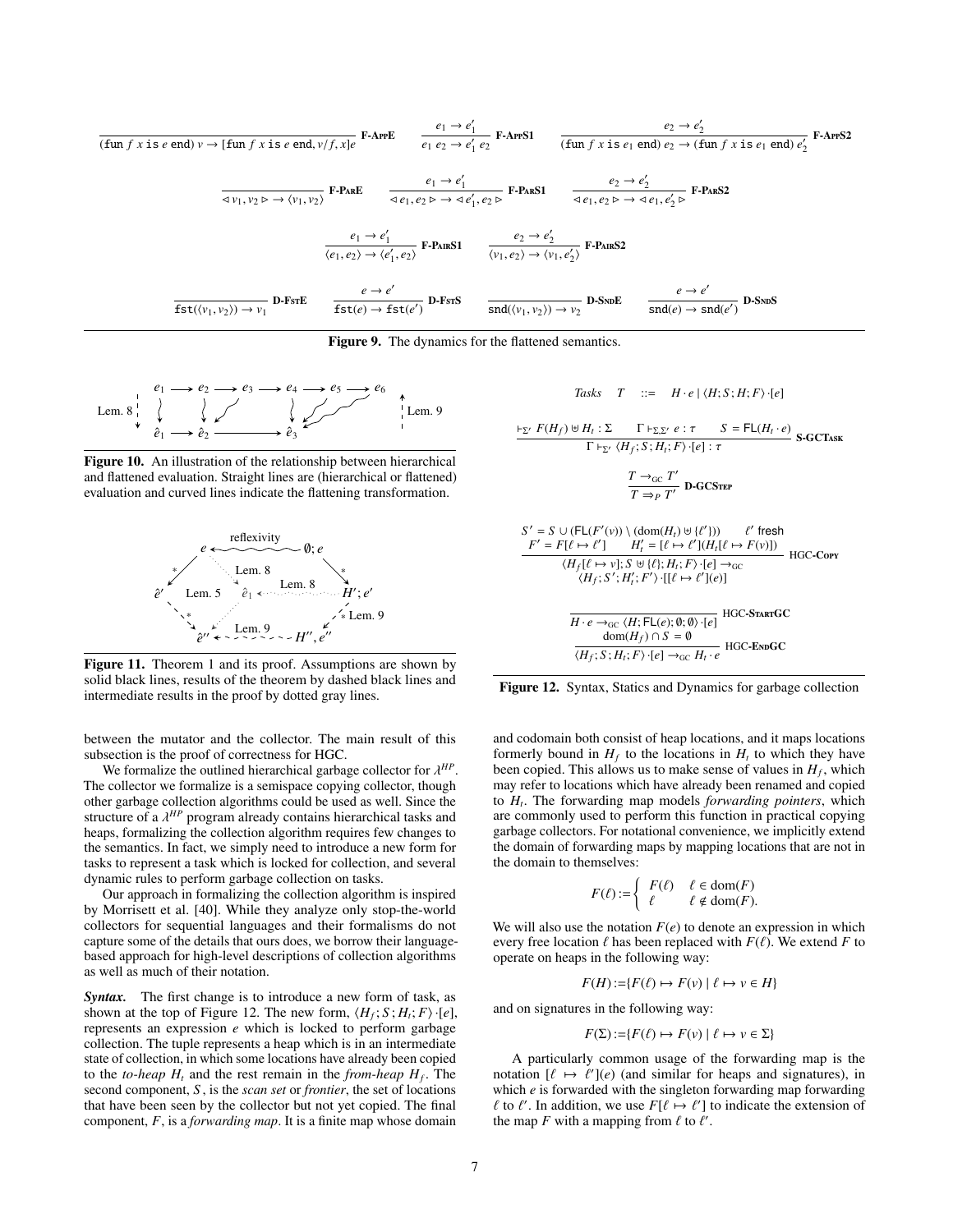*Statics.* The typing rule for the new form of task is given in Figure 12. The rule uses the rules for typing heaps to assign a signature to the concatenation of the from- and to-heaps. Since values in  $H_f$  might refer to locations that have already been copied, we forward the values of  $H_f$  before concatenating with  $H_t$ . The expression must be well-typed under the concatenation of the global signature  $\Sigma'$  and this new signature  $\Sigma$ . In addition, the typing rule also enforces a key invariant of garbage collection: that the scan set *S* is equal to the set  $FL(H_t \cdot e)$  of locations that appear free in either  $e$  or a binding of  $H_t$  and are not bound in  $H_t$ . Formally,

$$
\mathsf{FL}(H_t \cdot e) \triangleq \left(\mathsf{FL}(e) \cup \bigcup_{\ell \in \text{dom}(H_t)} \mathsf{FL}(H_t(\ell))\right) \setminus \text{dom}(H_t)
$$

*Dynamics.* Note that if a collection is in progress and the task is of the form  $H \cdot [e]$ , no rule allows  $e$  to step, so no changes are required to the semantics to ensure that *e* is in fact locked during collection. Instead, we introduce a new transition rule for tasks, D-GCSTEP, which allows the task to proceed with collection. The auxiliary judgment  $T \rightarrow_{\text{GC}} T'$  indicates that a step of garbage collection transforms  $T$  into  $T'$ .

Our garbage collection algorithm uses a small-step semantics, where one step (atomically) copies a single location. A full garbage collection will therefore involve many individual steps, which can be freely interleaved with evaluation or collection on other processors. Figure 12 gives the transition rules for collection. Rule HGC-StartGC locks the task for collection and sets up the tuple by using the existing heap, *H*, as the from-heap, initializing the to-heap and the forwarding map to be empty and the scan set to be FL(*e*), the roots of the expression. Rule HGC-Copy performs one step of collection. The rule takes a location from *S* which is present in  $H_f$ , copies its value *v*, and adds to *S* the locations of *v* which have not already been copied. Rule HGC-ENDGC requires that dom( $H_f$ ) ∩ *S* = Ø, i.e. that there are no remaining locations to be collected. If this is the case, *e* is unlocked and the to-heap becomes the new heap.

Rule HGC-StartGC can apply to a task nondeterministically at any time, and so our semantics does not specify when collections can or should occur. Also note that a collection in the semantics can collect any heap in the hierarchy at any time. An entire subtree is locked, but only the heap at the root of that subtree is collected. However, this property also means that, because our safety proofs are parametrized over any possible evaluation, our theorems will allow for a variety of possible policies for both when to trigger a collection and what subtrees to collect at what times. For example, the policy for collecting a subtree described in Section 2 may be reproduced in the semantics by locking and collecting all leaves of a subtree, then immediately locking and collecting their parents, and so on until the root of the subtree is collected. Because any collection occurs over a number of single steps, unrelated tasks can execute or perform garbage collection while a collection is taking place. Thus, we effectively model parallel collection.

#### 3.3.1 Safety and Correctness Proofs

We will now proceed to prove that our collection algorithm is memory safe, that is, it never frees a location that will be dereferenced later. Because our calculus is typed and dereferencing a freed location is a stuck state, memory safety is an immediate corollary of type safety. Thus, we only need to update the progress and preservation proofs to handle the new rules. Several lemmas are required. One important lemma is that garbage collection preserves typing, in that if *e* is well-typed under heap  $\overline{H} \oplus H'$  and  $\overline{H}$  is discarded by garbage collection,  $e$  is also well-typed under heap  $H'$ . The signature of the higher levels of the hierarchy, notated  $\Sigma_1$  in the lemma, does not change. Both *H* and *H'* are typed under  $\Sigma_1$ . We also allow the expression to refer to additional locations in another signature,  $\Sigma_2$ . This contains locations at levels *lower* than the level being collected. In using this lemma to prove preservation, we will only be interested in the case where  $\Sigma_2$  is empty because we want to show type preservation of the expression whose heap is being collected. However,  $\Sigma_2$  is necessary for the proof of the lemma, when inducting on expressions containing nested heaps.

**Lemma 10.** *If*  $\vdash_{\Sigma_1}$  *H*  $\vdash H'$  :  $\Sigma$  *and*  $\vdash_{\Sigma_1}$  *H'* :  $\Sigma'$  *and*  $\Gamma \vdash_{\Sigma_1, \Sigma, \Sigma_2}$  *e* :  $\tau$  *and*  $\vdash$   $(H' \cdot e) \cap dom(H) = \emptyset$  *then*  $\Gamma \vdash_{\Sigma_1, \Sigma, \Sigma_2}$   $e' \cdot \tau$  $\mathcal{E}$   $\mathsf{FL}(H' \cdot e) \cap \mathcal{A}$   $\mathcal{E}$   $\mathcal{E}$   $\mathcal{E}$   $\mathcal{E}$   $\mathcal{E}$   $\mathcal{E}$   $\mathcal{E}$   $\mathcal{E}$   $\mathcal{E}$   $\mathcal{E}$   $\mathcal{E}$   $\mathcal{E}$   $\mathcal{E}$   $\mathcal{E}$   $\mathcal{E}$   $\mathcal{E}$   $\mathcal{E}$   $\mathcal{E}$   $\mathcal{E}$   $\mathcal{E}$   $\mathcal{E}$ 

*Proof.* By induction on the derivation of 
$$
\Gamma \vdash_{\Sigma_1, \Sigma, \Sigma_2} e : \tau
$$
.  $\square$ 

Lemma 11 states that typing of an expression is preserved by performing renamings on both the expression and signature.

**Lemma 11.** *If*  $\Gamma \vdash_{\Sigma} e : \tau$ *, then*  $\Gamma \vdash_{[\ell \mapsto \ell'](\Sigma)} [\ell \mapsto \ell'](e) : \tau$ *.* 

*Proof.* By induction on the derivation of  $\Gamma \vdash_{\Sigma} e : \tau$ .

We now restate the preservation and progress theorems and prove them for the full language, including garbage collection.

**Theorem 2** (Preservation). *If*  $\Gamma \vdash_{\Sigma_2,\Sigma_1} e : \tau$  *and*  $H : \Sigma_1$  *and*  $P : \Sigma_2$ <br>*and*  $H : e \rightarrow_{\Sigma} e' : H'$  *then*  $H' : \Sigma'$  *where*  $\Sigma'$  *is an extension of*  $\Sigma$ . *and*  $H$ ; *e*  $\rightarrow$ *P e'*;  $H'$ , *then*  $H'$  :  $\Sigma'_{1}$  *where*  $\Sigma'_{1}$  *is an extension of*  $\Sigma_{1}$ *,*  $and \Gamma \vdash_{\Sigma_2, \Sigma'_1} e : \tau.$ 

*Proof.* We consider the cases for garbage collection  $T \rightarrow_{\text{GC}} T'$ where, without loss of generality,  $e = \langle T, T_2 \rangle$  and  $\tau = \tau_1 \times \tau_2$ .

- HGC-STARTGC. Then  $T = H \cdot e_1$ . By typing inversion,  $H : \Sigma$ and  $\Gamma \vdash_{\Sigma_2, \Sigma_1, \Sigma} e_1 : \tau_1$ . We have that  $\emptyset(H) \uplus \emptyset = H : \Sigma$ , so by task typing,  $\Gamma \vdash_{\Sigma_2, \Sigma_1} \langle H; \mathsf{FL}(e_1); \emptyset; \emptyset \rangle \cdot [e_1] : \tau_1$ . By definition,  $\mathsf{FL}(e_1) = \mathsf{FL}(\emptyset \cdot e_1)$  $FL(e_1) = FL(\emptyset \cdot e_1).$
- HGC-Copy. Then  $T = \langle H_t[\ell \mapsto v]; S \uplus {\ell}; H_t; F \rangle \cdot [e_1]$ . By typing inversion  $F(H_t[\ell \mapsto v]) \uplus H_t \cdot \Sigma$  and  $\Gamma \vdash_{\Sigma \Sigma \Sigma} e_t \cdot \tau$ . typing inversion,  $F(H_f[\ell \to v]) \uplus H_t : \Sigma$  and  $\Gamma \vdash_{\Sigma_2, \Sigma_1, \Sigma} e_1 : \tau_1$ .<br>We have  $F'(H_{\delta}) \uplus H' = [\ell \mapsto \ell'](F(H_{\delta}) \uplus H_{\epsilon}(\mu) \mapsto F(v)]) =$ We have  $F'(H_f) \uplus H_i' = [\ell \mapsto \ell'] (F(H_f) \uplus H_i [\ell \mapsto F(v)]) =$ <br> $[f \mapsto \ell'] (F(H_f) \mapsto \nu!) \uplus H_i \mapsto \ell' \upharpoonright (S)$  and since  $[\ell \mapsto \ell'](F(\hat{H}_f[\ell \mapsto v]) \cup H_t) : [\ell \mapsto \ell'](\Sigma)$  and, since  $[\ell \mapsto \ell'](S_2, \Sigma_1, \Sigma) = \Sigma_2 \Sigma_1 [\ell \mapsto \ell'](S)$ . Lemma 11 gives  $[\ell \mapsto \ell'](\Sigma_2, \Sigma_1, \Sigma) = \Sigma_2, \Sigma_1, [\ell \mapsto \ell'](\Sigma)$ , Lemma 11 gives<br> $\Gamma \vdash_{\Sigma_2, \Sigma_3, \Sigma_4} [\ell \mapsto \ell'](\ell_2) : \tau$ , It is a straightforward exercise  $\Gamma \vdash_{\Sigma_2, \Sigma_1, [\ell \mapsto \ell'](\Sigma)} [\ell \mapsto \ell'](e_1) : \tau_1$ . It is a straightforward exercise to show that  $S' = \mathsf{Fl}(H, \cdot \mathsf{lf} \mapsto \ell'(\ell \cdot))$ to show that  $S' = FL(H_t \cdot [\ell \mapsto \ell'](e_1)).$ <br>UCC EvenCC Than  $T = (H \cdot S \cdot H \cdot F)$ .
- HGC-ENDGC. Then  $T = \langle H_f; S; H_t; F \rangle \cdot [e]$ . By typing inversion,  $F(H_f) \oplus H_t : \Sigma$  and  $\Gamma \vdash_{\Sigma_2, \Sigma_1, \Sigma} e_1 : \tau_1$  and  $S = FL(H_t \cdot e_1)$ , so  $F(H_t \cdot e_1) \cap \text{dom}(H_t) = \emptyset$  if  $H_t : \Sigma_t$  by Lemma 10  $\Gamma \vdash_{\Sigma} \Sigma_t$  $FL(H_t \cdot e_1) \cap \text{dom}(H_f) = \emptyset$ . If  $H_t : \Sigma_t$ , by Lemma 10,  $\Gamma \vdash_{\Sigma_2, \Sigma_1, \Sigma_t}$ *e*<sub>1</sub> :  $\tau_1$ . By the task typing rules, we have  $\Gamma \vdash_{\Sigma_2, \Sigma_1} H_t \cdot e_1 : \tau_1$ .

$$
\Box
$$

**Theorem 3** (Progress). *If*  $\cdot \varepsilon_{2,\Sigma_1}$  *e* : *τ and H* :  $\Sigma_1$  *and P* :  $\Sigma_2$ , *then either e is a location or there exist e' and H' such that then either e is a location or there exist e* <sup>0</sup> *and H* 0 *such that*  $H$ ;  $e \rightarrow_P e$ ;  $H'$ .

*Proof.* We consider the case of  $e = \langle T_1, T_2 \rangle$  where either  $T_1 =$  $\langle H_f; S; H_i; F \rangle \cdot [e_1]$  or  $T_2 = \langle H'_f; S'; H'_i; F' \rangle \cdot [e_2]$  or both. Without loss of generality, suppose  $T_1 = \langle H_f; S; H_t; F \rangle \cdot [e_1]$ . If dom $(H_f) \cap$ *S* = Ø, then apply HGC-ENDGC. If  $\ell \in \text{dom}(H_f) \cap S$ , then apply HGC-Copy In either case  $T_i$  steps with D-GCSTEP HGC-Copy. In either case,  $T_1$  steps with D-GCSTEP.

Together, the progress and preservation theorems imply the standard type safety property: a well-typed term will not become stuck. Formally, if  $\cdot \vdash e : \tau$ , then, for some  $\ell$  and *H*, we have  $\hat{\theta}$ ;  $e \rightarrow_{\text{L}}^* f$ ; *H*. In particular, evaluation of *e* will never dereference a freed memory location. This completes the proof of memory safety freed memory location. This completes the proof of memory safety. This is only half of the correctness of the garbage collector; we have not yet shown that collection is meaning-preserving, i.e. that the behavior of a garbage-collected program is identical to an execution without collection. This property is straightforward to prove using the same flattening machinery that was introduced in the previous section. The proof simply requires extending the definitions and proofs related to flattening to account for garbage collection. We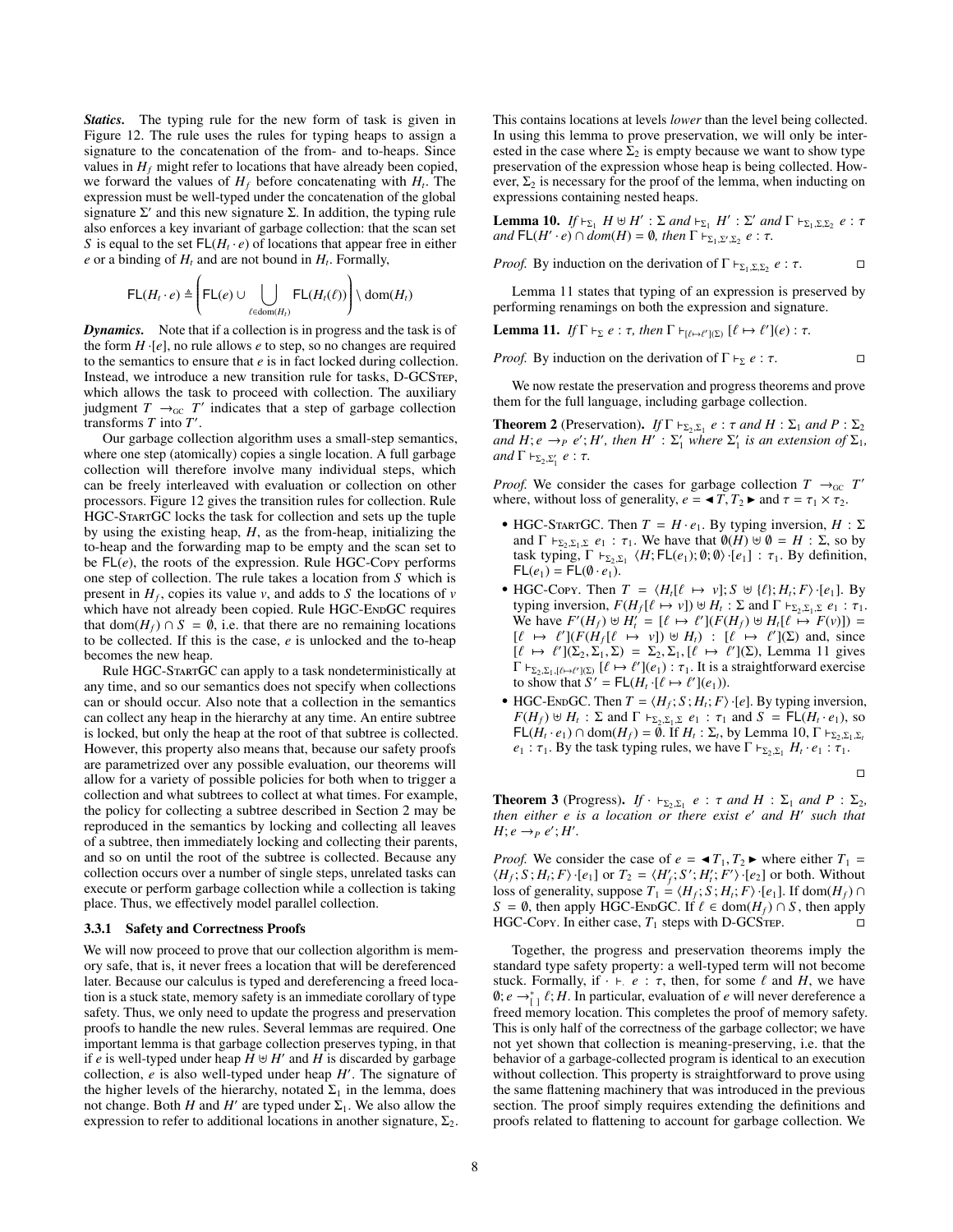first extend the definition of flattening to cover tasks which are in the process of collection:

$$
\frac{\|e_1\|_{(F(H_f)\uplus H_I):P} \rightsquigarrow \hat{e}_1}{\|\blacktriangleleft \langle H_f; S; H_i; F \rangle \cdot e_1, \langle H'_f; S'; H'_i; F' \rangle \cdot e_2 \blacktriangleright \|_P \rightsquigarrow \langle \hat{e}_1, \hat{e}_2 \triangleright
$$

The two other rules for parallel tuples in which one task is of the form  $H \cdot e$  and the other is of the form  $\langle H_f; S; H_t; F \rangle \cdot [e]$  are omitted but are defined in the natural way. We also require two more lemmas regarding flattening, which will be used in the extension of the simulation proof.

**Lemma 12.** *If dom*(*H*) ∩ *dom*(*P*) =  $\emptyset$  *and dom*(*F*) ⊂ *dom*(*H*) *and*  $||e||_{H::P} \rightsquigarrow \hat{e}$  then  $||F(e)||_{F(H):P} \rightsquigarrow \hat{e}.$ 

*Proof.* By induction on the derivation of  $||e||_{H::P} \rightarrow \hat{e}$ . The interesting case is the case for a location  $\ell$ .

**Lemma 13.** *If dom*(*H*<sub>1</sub>) ∩ FL(*e*) = ∅ *and*  $||e||_{(H_1 \uplus H_2)::P}$   $\rightarrow \hat{e}$  *then*  $\|\theta\|_{H_2::P} \rightsquigarrow \hat{e}.$ 

*Proof.* By induction on the derivation of  $||e||_{(H_1 \oplus H_2)::P} \rightarrow \hat{e}$ . The interesting case is the case for a location  $\ell$ .

Lemma 14 is simply a restatement of Lemma 8, which showed that a step of the hierarchical semantics can be simulated by zero or one steps of the flattened semantics. The lemma now includes garbage collection steps.

**Lemma 14.** *Suppose that*  $H$ ;  $e \rightarrow_P e'$ ;  $H'$  *and*  $H :: P : \Sigma$  *and*  $\Gamma \vdash_{\Sigma} e : \tau ||e||_{H::P} \leadsto \hat{e}$ . Then either  $||e'||_{H':P} \leadsto \hat{e}$  or  $||e'||_{H':P} \leadsto \hat{e}'$  $and \hat{e} \rightarrow \hat{e}'$ .

*Proof.* The new cases are those that instantiate D-ParAS1 or D-PARAS2 with one of the GC rules. We show that if  $T \rightarrow_{\text{GC}} T'$ , then for any  $T_2$ , if  $\|\blacktriangleleft T, T_2 \blacktriangleright \|_{H::P} \rightsquigarrow \hat{e}$  then  $\|\blacktriangleleft T', T_2 \blacktriangleright \|_{H::P} \rightsquigarrow \hat{e}$ .

• HGC-Cory. Then 
$$
T = \langle H_f[\ell \mapsto v]; S \uplus \{\ell\}; H_i; F \rangle \cdot [e]
$$
. Let

$$
H_T = F(H_f[\ell \to v]) \uplus H_t
$$
  

$$
H_T' = F'(H_f) \uplus [\ell \to \ell'] (H_t[\ell \to F(v)])
$$

We have  $||e_1||_{H_T::H::P} \rightarrow \hat{e_1}$  and wish to show  $||e_1||_{H_T':H::P} \rightarrow \hat{e_1}$ . This follows from Lemma 12 since

$$
\begin{array}{rcl}\n[\ell \mapsto \ell](H_T) & = & [\ell \mapsto \ell'](F(H_f[\ell \mapsto v]) \uplus H_t) \\
& = & [\ell \mapsto \ell'](F(H_f) \uplus H_t[\ell \mapsto F(v)]) \\
& = & F'(H_f) \uplus [\ell \mapsto \ell'](H_t[\ell \mapsto F(v)]) \\
& = & H'_T\n\end{array}
$$

- HGC-STARTGC. Then  $T = H_1 \cdot e_1$  and  $||e_1||_{H_1::H::P} \sim e_1$ . If  $F = \emptyset$ , then  $F(H_1) \uplus \emptyset = H_1$ , so  $\|\blacktriangleleft \langle H_1; \mathsf{FL}(e_1); \emptyset; \emptyset \rangle \cdot e_1, T_2 \blacktriangleright \|_{H \cup P} \rightsquigarrow \hat{e}.$
- HGC-ENDGC. Then  $T = \langle H_f; S; H_t; F \rangle \cdot e_1$  and

$$
||e_1||_{F(H_f)\uplus H_t::H::P} \leadsto \hat{e_1}
$$

By typing,  $S = FL(H_t \cdot e_1)$ , so dom $(H_f) \cap FL(e_1) = \emptyset$  and Lemma 13 gives  $||e_1||_{H_t:H:H:P} \rightarrow \hat{e}_1$  and  $||\blacktriangleleft H_t \cdot e_1, T_2 \blacktriangleright ||_{H:H} \rightarrow \hat{e}_2$ .

 $\Box$ 

Finally, Theorem 4 states the correctness of HGC: the hierarchical semantics produces a value from an expression if and only if the flattened semantics produces a value from the same expression, and the two values agree up to flattening. It was earlier shown that the flattened semantics is consistent with the non-collected hierarchical semantics, so this is sufficient to show that garbage collection does not change the meaning of a hierarchical program.

**Theorem 4.** Let e and  $\tau$  be such that  $\cdot \vdash e : \tau$ .

- *If*  $e \rightarrow^* \hat{v}$ , then there exist  $\ell$  and  $H$  such that  $\emptyset$ ;  $e \rightarrow^*_{\mathfrak{l}} \ell$ ;  $H$  and  $\mathfrak{l}(\ell |_{v \times \mathfrak{l}} \rightarrow^* \mathfrak{d})$
- $\|f\|_{H:\{1 \to \infty\}} \to \hat{v}.$ <br>
*If* **0**; *e* →<sup>∗</sup><sub>1</sub></sup> *t*; *H*, then there exists  $\hat{v}$  *such that*  $e \to^* \hat{v}$  *and*<br>  $\|f\|_{L^p(\Omega)} \to \hat{v}$  $\|\ell\|_{H:}$   $\rightarrow \overline{\hat{v}}.$

*Proof.* These are simply items 1 and 2 of Corollary 1, and are instances of Theorem 1, which is easily proven for the full language including garbage collection by using Lemma 14 instead of Lemma 8 in the proof.

# 4. The Design

There are three primary challenges to the design of a practical implementation of the hierarchical semantics. These challenges primarily stem from the fact that a practical design must handle concurrency to realize parallelism.

- Scheduling: the semantics models scheduling using a nondeterministic interleaving of threads; a practical design must use a specific scheduler.
- Algorithms for the heap hierarchy: a practical design must use efficient and correct data structures and algorithms to represent the heap hierarchy.
- Hierarchical garbage collection: a practical design must ensure correct and performant garbage collection.

#### 4.1 Scheduling

For this design, we use a work-stealing scheduler as described by Blumofe et al. [15]. This scheduler assigns every processor a doubleended queue, or "deque", containing tasks associated with that processor. As a computation spawns new tasks, they are pushed onto the bottom end of the processor's deque. Once a task is completed, the processor fetches the next task by popping the task from the bottom end of the deque. If the processor finds the deque to be empty, the processor steals a task from a randomly chosen victim processor by popping from the top of the victim's deque.

The semantics presented in Section 3.1 accounts for some of the scheduler actions, such as the creation of parallel tasks, by distinguishing between active and inactive parallel tuples. There is a subtle but a crucial difference, however, between the management of tasks in the semantics and in work stealing. The semantics allows a parallel pair to be activated at any time by creating a task for each component and by pairing each task with its own heap. In work stealing, however, task creation is a lazy and asynchronous operation: a task is created only when one of the components of a parallel tuple is stolen, as the other component continues to execute serially. This subtle difference creates a challenge for identifying the heap for a task.

For example, consider a processor *Q* executing a parallel tuple  $\triangleleft e_1, e_2 \triangleright$ . To execute the tuple, the processor starts executing the left component  $e_1$ . Sometime after  $e_1$  is reduced to  $e'_1$ ,  $e_2$  may be stolen and converted to a task  $T_2$  so that it can be executed by the thief processor. Since the algorithm has not converted  $e_1$  to a task before  $e_2$  was stolen, we don't have a heap for it, and thus don't know the objects allocated during the execution of  $e_1$  thus far.

To solve this problem, we assign to each parallel pair of the form  $\langle e_1, e_2 \rangle$  a *level* that corresponds to its nesting depth. For example, if the expression  $e = \langle e_1, e_2 \rangle$  has level *m*, then  $e_1$  and  $e_2$  have level  $m + 1$ . We then use levels to identify the heap of a task by tracking the levels at which steals take place.

### 4.2 Hierarchical Heaps

In our design, the abstract heaps of the semantics are implemented using *pages* and *chunks*, described below. These smaller units of memory are collected in data structures which we call *superheaps*,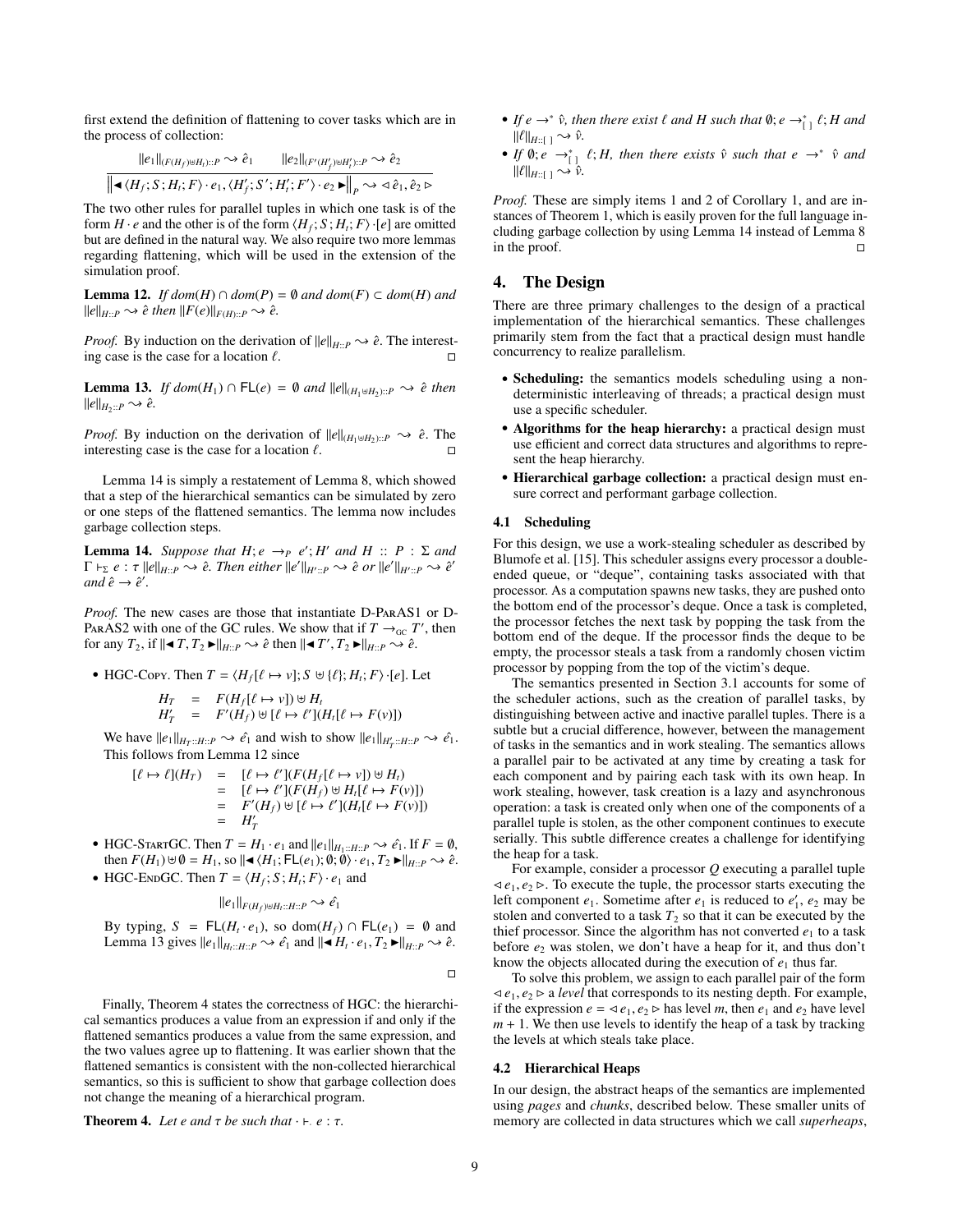

Figure 13. The structure of a superheap.

which implement the heap hierarchy. The structure of the pages, chunks and superheaps allow efficient allocation, lookup, and other required operations on heaps and the heap hierarchy.

*Pages, Chunks, and Chunk Pool.* To reduce contention at memory allocation, we partition memory into *chunks*, each of which is a contiguous block of memory. Each chunk is further divided into one or more contiguous *pages*. A page can coincide with a system-level page, typically 4KB, but can be set to any power of two bytes.

Processors allocate and free chunks from and to a shared *chunk pool*. Once a chunk is allocated, it is locally divided into individual objects without further communication with other processors. Prior work has proposed design techniques for such a data structure [21, 27, 38]. Typical designs maintain a number of free chunk lists, each of which may, for example, contain chunks of a particular size. A number of different allocation policies can be employed to maximize efficiency and minimize fragmentation of the global memory [10, 18].

Distinguishing between chunks and pages might seem redundant, but it is not. Our design uses pages to find the chunk and the heap to which a given object belongs to by storing this information in the metadata for each page. Since a page size is a fixed power of two, the start of the page containing a given object can be located by truncating the address of the object. Once the page is found, a simple look up suffices to find the relevant metadata.

*Superheaps.* In our design, we use superheaps to identify the heap of a task by using levels. A *superheap* is a collection of chunks, where each chunk is tagged with the level at which it is allocated. The computation starts with a root superheap. During the execution, each steal starts a superheap for the stolen task. Thus at any point in the execution, a processor works on one superheap. When a steal happens, we remember the level of the stolen task at the superheap of the victim processor by marking it as "activated." A heap in the semantics corresponds to all chunks in one superheap belonging to an activated level and possibly a contiguous range of unactivated levels.

Figure 13 illustrates the structure of a superheap, where chunks at each level are drawn together at the same "level." The levels 5, 6, and 7 are activated, since the scheduler has stolen the corresponding right tasks at these levels. Level 8 is not yet activated since its corresponding right task has not yet been activated and is still on the processor's deque. Levels 5 and 6 each correspond to a heap of the semantics, and levels 7 and 8 together correspond to the local heap of the currently running task. We store various pointers in each chunk, such as a pointer to its level, and a pointer to the next chunk in its level to aid in the implementation of various operations.

*Heap operations* To realize the semantics, the implementation of heaps needs to support four key operations: creating heaps, merging two heaps, allocating a new location in a heap, and looking up the value of a location in a heap. The design allows creating a heap by marking the level for the stolen task in the victim processor as activated and creating a new superheap for the stolen task. Merging two heaps corresponds to simply unioning their chunks. The allocation operation is simply a bump allocation within the current chunk. When the chunk is full, a new one is fetched from the chunk pool and assigned a level. Looking up an object is simply a pointer dereference.

#### 4.3 Garbage collection

The semantics allow for collection of any heap in the memory hierarchy. The heaps that are leaves of the heap hierarchy, however, are special in the sense that they can be collected without communicating with any other processor, since they are disentangled. In our design, we therefore distinguish between two forms of collection. Local collection performs garbage collection on a leaf in the heap hierarchy; non-local collection collects all of the heaps in a subtree of the hierarchy.

*Local Collection.* A processor starts a local collection by locking its deque, ensuring thus that no tasks can be stolen during collection. A steal of a task from the deque corresponds in the semantics to the activation of a parallel tuple contained in the current expression, so locking the expression in rule HGC-STARTGC corresponds to locking the deque.

After locking its deque, the processor proceeds to run a standard algorithm such as Cheney (copying) collection [20] adapted for hierarchical heaps. Such a collection would scan the root set (the collecting processor's stack) for all pointers within the scope of collection. A pointer is considered to be within scope if it points to an object residing in one of the levels being collected. All roots in scope of the collection are copied to a new collection of chunks. The in-scope check also appears in the semantics, since rule HGC-Copy only copies locations that appear in both the scan set and the heap being collected.

After all roots are copied, copy collection continues normally, level-by-level in descending order. Any pointers to objects in scope of the collection but in lower levels are copied and scanned once collection gets to that level. Note that by the disentanglement property, no pointers from lower levels to higher levels can exist, so once a level is completely scanned, it does not need to be revisited. Once copy collection completes, all chunks in the levels being collected are released to the chunk pool, the processor's deque is unlocked and execution resumes (corresponding to transition rule HGC-ENDGC).

*Non-Local Collection.* As specified in Section 3.3, the GC semantics allows non-deterministic collection of any heap in the hierarchy. Here, we describe a specific non-local GC algorithm that collects all heaps in a given subtree at each non-local collection. Other algorithms are also possible.

A non-local collection starts by first choosing a subtree of the heap hierarchy to collect and identifying the processors participating in the collection. All participating processors then synchronize; each locks its deque and starts collection. All other, non-participating, processors continue to work on their execution as their accessible data will not be affected by the collection.

Participating processors then, in parallel, scan their root sets for all pointers within the scope of collection, just like for local collection. These pointers are all copied to the corresponding tospace. After all the roots are copied, collection proceeds level-bylevel in parallel across all superheaps involved in the collection. However, each superheap is collected sequentially on its own.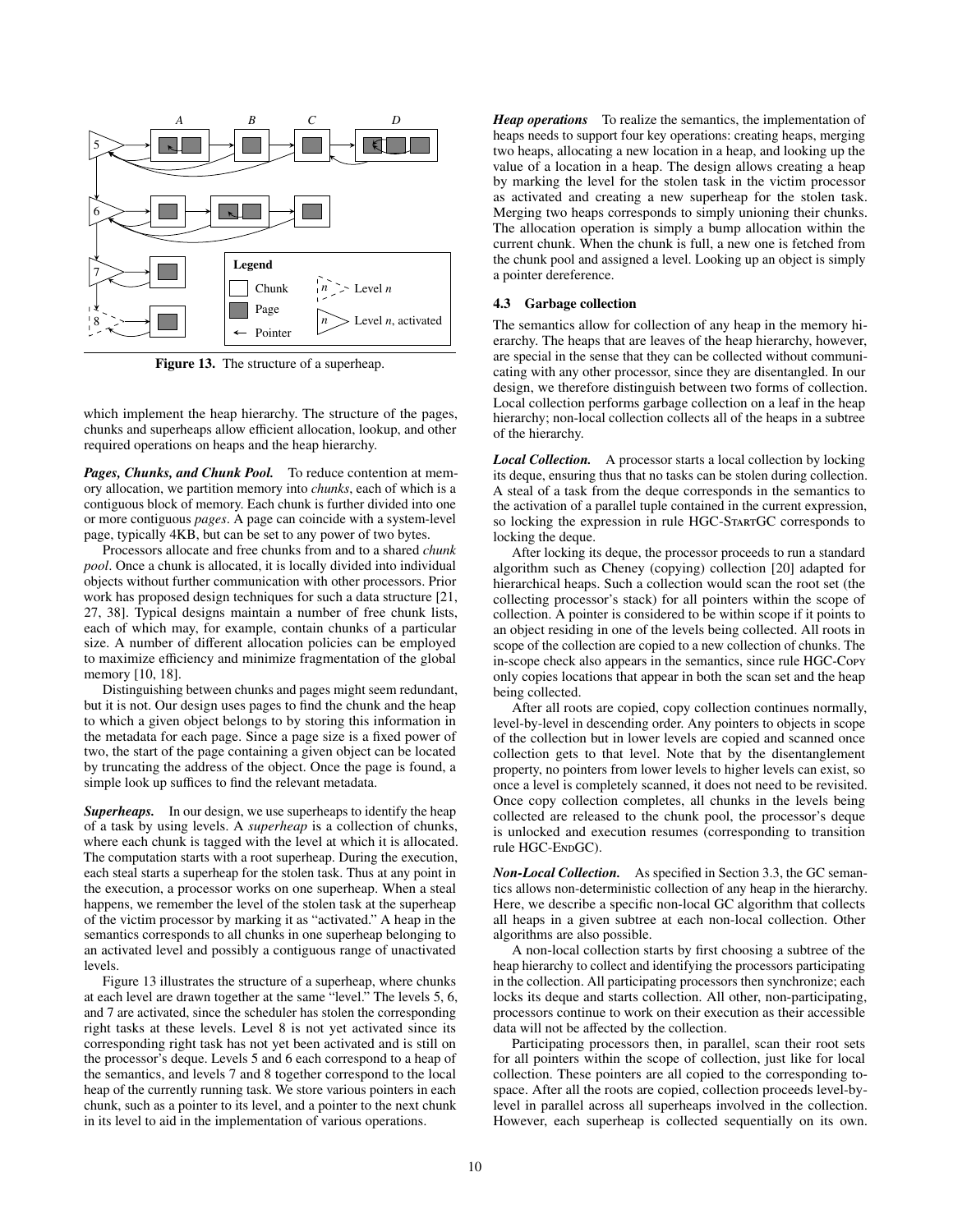Therefore, once collection on all of a parent superheap's children is completed, one processor will continue collection on the parent superheap while the other processors remain idle. In this way, collection proceeds up the hierarchy of heaps until complete, at which point all the processors involved in the collection unlock their deques and resume execution.

*Open issues.* Our design leaves open several important questions: 1) when to garbage collect, 2) whether to perform a local or nonlocal collection and 3) if non-local, which heaps, or subtree, to collect. The answers to these questions are not as straightforward as in traditional collection algorithms, where relatively simple amortization arguments can guide them. We leave the investigation of these question to future work. In the implementation described below, we choose a simple technique adopted from traditional garbage collection literature.

#### 5. Implementation and Evaluation

We describe a prototype implementation and preliminary evaluation of the proposed hierarchical memory manager.

#### 5.1 Implementation

We implement our hierarchical memory manager on top of Daniel Spoonhower's parallel extension of the MLton compiler [47]. As a whole-program optimizing, high-performance compiler for Standard ML, MLton [39] offers an excellent starting point for parallel computing. Spoonhower extended MLton to support a number of parallelism primitives including nested (fork-join) parallelism and futures. Spoonhower implemented many different schedulers; we use his implementation of a standard work-stealing scheduler.

Our implementation, which we call mlton-parmem, closely follows the design described in Section 4 but of course has to consider many more details. One such detail is the treatment of stacks. MLton executes all code with a traditional call stack, which is allocated on the heap. We allocate computation threads' initial stacks in their associated heap. When the stack runs out of space, a new stack is allocated in the same heap at the current level of the computation. Upon first inspection, this model seems to blatantly violate disentanglement as a stack allocated in a lower level may have pointers in a higher level by virtue of computation at that level. However, since the stack cannot be pointed to from any object, there is no issue of having parallel reads from another processor. In addition, since the stack is explicitly scanned as a root set for collection, we keep track of all the entangled pointers at collection time.

Currently, our implementation only supports local collection, which collects unactivated levels in descending order until the first activated level. For example, in Figure 13, local collection will only collect level 8 as all lower levels (drawn higher in the figure) have been activated. Our algorithm for deciding when to collect is a straightforward adaptation of the corresponding algorithm from traditional GC literature. We initiate a local collection when the local heap becomes half full and we resize the heap to a small multiple (8 in our experiments) of the size of the live set.

#### 5.2 Benchmarks

We evaluate performance under five benchmarks. Each benchmark is written in a purely functional style and in three different dialects of ML: Standard ML, our parallel extensions to it, dubbed "mltonparmem", and Manticore.

All of our benchmarks use sequences as the core data structure. Sequences are implemented as weight-balanced trees with data elements at the leaves. This data structure allows for naturally expressing parallel computation over the sequences. The benchmarks use a manual approach to granularity control: any potentially parallel operation first checks if the length of the input sequence is less

than or equal to a specified grain size. If so, the operation is carried out sequentially without creating parallel tasks. If the length of the input sequence is greater than the grain, the operation will create the parallel tasks. The grain size can be supplied at run-time.

The MemStress benchmark is a synthetic benchmark designed to heavily stress the memory manager by allocating a large amount of data and releasing it almost immediately. This is achieved by building, in parallel, an integer sequence (using the *tabulate* operation on sequences) where, at each element, a large list is sequentially allocated. The list's tabulation function is simply the identity function and the sequence's element is then either the first or second element of the list depending on whether the element index is even or odd. Note that the amount of computation done per allocation is very small, ensuring that the bulk of the work of the program lies in the allocation and collection of the data. The benchmark tabulates a 100,000 element sequence with granularity 100 and allocates a 10,000 element list per sequence element.

The Tabulate benchmark is designed to evaluate the performance of an embarrassingly parallel sequence tabulation operation. In this benchmark, a sequence is tabulated and every element is set to a Fibonacci number, calculated each time. In our benchmark, we tabulate a 100,000 element sequence with granularity 100. For each element, the 20<sup>th</sup> Fibonacci number is calculated sequentially using the classical recursive algorithm and stored.

The Raytracer benchmark is adapted from the raytracer benchmark written for the Manticore language [8]. It renders a  $512px \times$ 512px scene in parallel. The original program was written in ID [42] and does not use any special data structures to improve performance.

The SMVM benchmark performs a sparse matrix vector multiplication. The sparse matrix is represented in a typical fashion as a sequence of rows, where each row only contains the non-zero entries as an index-value pair. Multiplication is then done in parallel over the rows. Our benchmark performed the test on a  $10,000 \times 10,000$ matrix with granularity 100.

The DMM benchmark performs a dense matrix matrix multiplication. The matrices are represented as a sequence of sequences. Multiplication is then done in parallel over the rows of the first matrix. Our benchmark performed the test on  $500 \times 500$  matrices at the granularity of individual dot-products.

#### 5.3 Measurements

For our experiments, we use a 64-core AMD machine with 128 gigabytes of memory, but due to technical limitations of the underlying MLton codebase, we are not able to utilize more than 32 cores. We use interleaved NUMA allocation in all of our experiments. For the grain sizes we use, our benchmarks create anywhere from several thousand to hundreds of thousands of tasks.

In addition to our mlton-parmem compiler, we run our benchmarks on the manticore compiler, the mlton compiler for Standard ML and Spoonhower's parallel extension of MLton, which we call mlton-spoonhower. The memory manager of mlton-spoonhower allows for parallel allocation, but performs stop-the-world sequential collection. We choose this compiler as a naïve baseline for comparing parallel garbage collectors.

The Manticore compiler for Parallel ML [28] offers support for an ML-like language extended with several paradigms for parallelism, including fork-join parallelism and speculation. Manticore uses an advanced NUMA-aware memory manager based on the Doligez-Leroy-Gonthier and Appel semi-generational collectors. It is a reasonably well-developed system with particular innovations on memory management and has been shown to deliver good performance [8, 11, 13, 28, 44]. Since it is based on ML, Manticore is a good basis for comparison for the approach suggested in this paper.

We use the mlton compiler timings as the sequential baseline for all our speedup calculations. We derive the sequential versions of our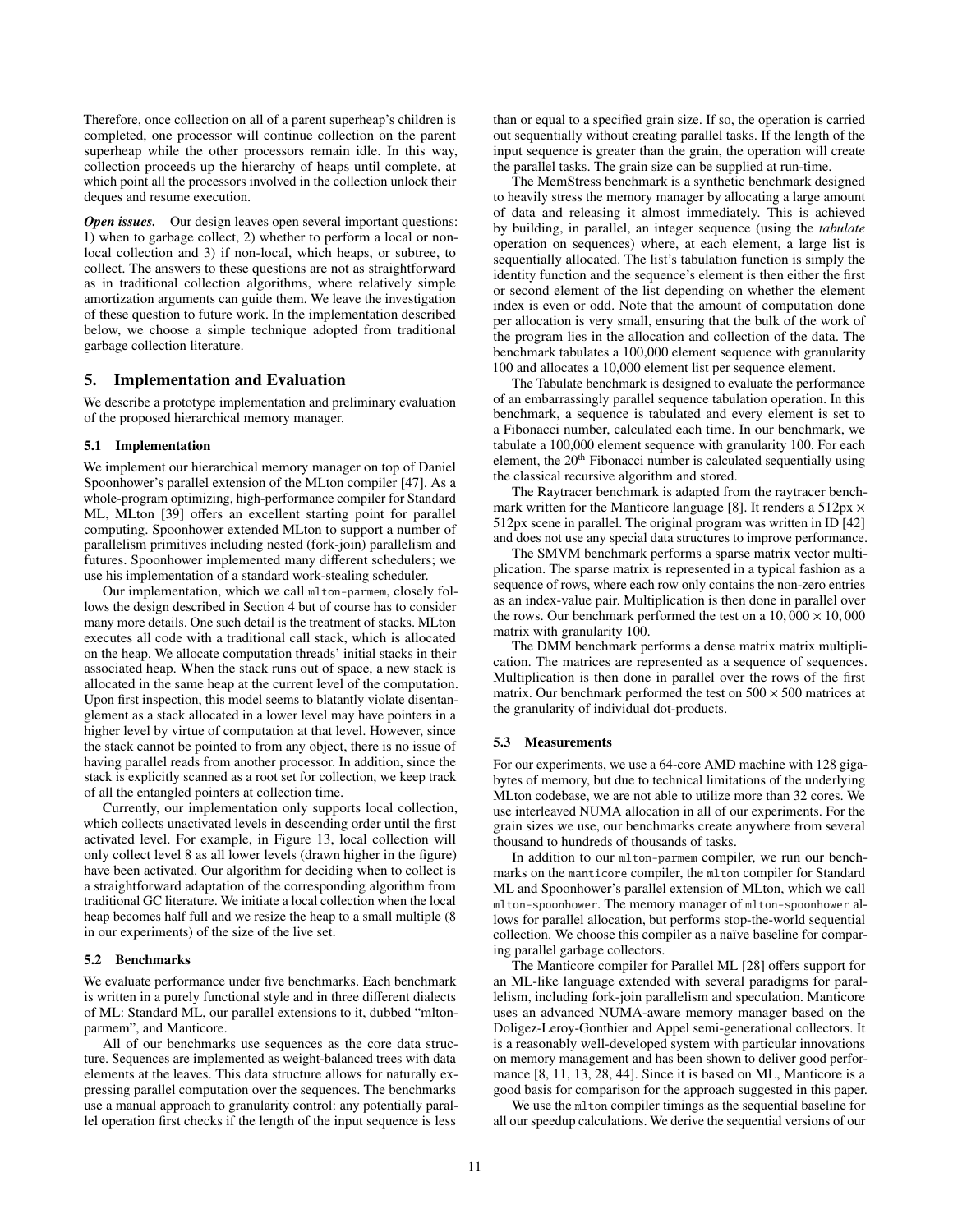|                  | mlton    |           | mlton-spoonhower |              |       | mlton-parmem |      |             |       | manticore |      |              |       |
|------------------|----------|-----------|------------------|--------------|-------|--------------|------|-------------|-------|-----------|------|--------------|-------|
| Benchmark        | $T_s(s)$ | $T_1$ (s) | 0                | $T_{32}$ (s) |       | $T_1$ (s)    | О    | $T_{32}(s)$ |       | $T_1$ (s) | 0    | $T_{32}$ (s) |       |
| <b>MemStress</b> | 26.91    | 22.85     | 0.85             | 9.63         | 2.37  | 21.61        | 0.80 | 2.61        | 10.30 | 79.29     | 2.95 | 2.67         | 10.09 |
| Tabulate         | 19.06    | 24.32     | 1.28             | 0.99         | 19.18 | 22.46        | 1.18 | 0.95        | 20.13 | 32.46     | 1.70 | 1.04         | 18.28 |
| Raytracer        | 10.29    | 10.92     | 0.06             | 0.71         | 14.46 | 12.60        | 1.22 | 0.51        | 20.18 | 11.18     | 1.19 | 0.36         | 28.51 |
| <b>SMVM</b>      | 157.48   | 197.14    | 1.25             | 13.85        | 11.37 | 194.83       | 1.24 | 7.48        | 21.04 | 286.04    | 1.82 | 46.31        | 3.40  |
| <b>DMM</b>       | 61.62    | 91.44     | l.48             | 6.07         | 10.15 | 92.91        | 1.51 | 4.09        | 15.05 | 100.04    | .62  | 5.19         | 11.7  |



Figure 14. Selected runtimes and speedups

Figure 15. Speedup plots for selected benchmarks. X-Axis is Number of Processors, Y-Axis is Speedup.

benchmarks by replacing the par calls by sequential composition. In performance evaluations, it is sometimes preferable to use highly optimized serial code as a baseline. Since, however, we wish to study the performance and the scalability of our memory manager, doing so would obscure our results.

We run each benchmark five times and report the median of the results in the tables and graphs. We measure two quantities across these benchmarks. The first quantity is the single-processor slowdown, or *overhead*, compared to a sequential run. As the name suggests, the overhead indicates the overhead incurred by the parallel runtime and memory manager and helps us establish the practical viability of the compiler for parallel computations against a sequential compiler. The second quantity is the speedup of the mlton-spoonhower, mlton-parmem and Manticore compilers against the mlton baseline.

### 5.4 Performance and Scalability

Figure 14 shows some of the key measurements across our benchmarks using the following quantities.

- Serial run time,  $T_s$ , is the time in seconds for a serial run with mlton.
- Uniprocessor run time,  $T_1$ , is the uniprocessor run-time of the parallel code reported in seconds;
- The overheard *O* is the overhead calculated as  $T_1/T_s$ .
- 32-processor run time,  $T_{32}$ , is the 32-processor run-time of the parallel code reported in seconds;
- The speedup *S* is the 32-core speedup calculated as  $T_s/T_{32}$ .

Across all the benchmarks , we notice that the overhead compared to mlton is comparable for both mlton-spoonhower and mlton-parmem and range between −15% and 51%. These measurements suggest that there is some overhead to parallelism but using a hierarchical memory manager is not significantly more expensive than the naïve parallel memory manager employed in mlton-spoonhower. In fact, overheads of mlton-parmem are slightly better in 3 benchmarks than those of mlton-spoonhower. The manticore compiler incurs significantly larger overheads compared to mlton. This is consistent with earlier observations with the Manticore compiler [12], which focuses on performant parallel execution but not fast sequential execution. Our observed overhead of between <sup>1</sup>.19 and 2.95 is in line with expectations [12].

In terms of scalability, which we can observe by comparing the Speedup "*S* " columns across compilers, our mlton-parmem compiler delivers the best speedups for all benchmarks except Raytracer. Figure 15 shows the speedup curves for individual benchmarks. In all benchmarks, we observe that mlton-parmem scales nicely up to 32 processors. While mlton-spoonhower also scales reasonably in some benchmarks, it consistently fails to scale as well as mlton-parmem. Indeed, in both SMM and DMM, we see the speedup of mlton-spoonhower starting to plateau towards 32 processors. In MemStress, mlton-spoonhower fails to achieve much more than 3× speedup regardless of the number of processors it utilizes. The manticore compiler scales very well, but also trails mlton-parmem, except in Raytracer. As programs compiled with manticore typically suffer from large overhead over the baseline, mlton, they require more processors in order to overcome the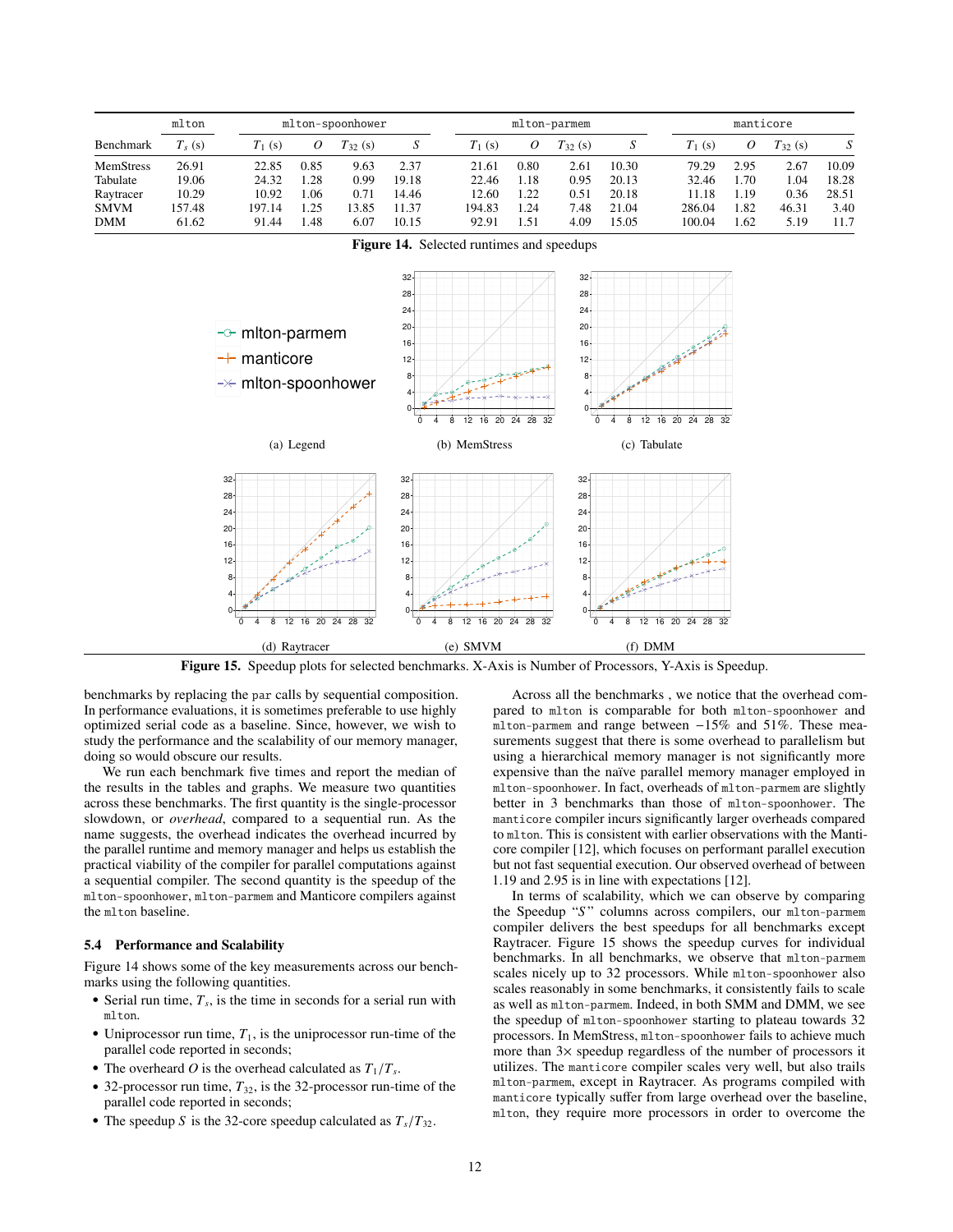overhead. Indeed, manticore requires about 3 processors just to match the performance of mlton on the MemStress benchmark. In Raytracer, the overhead of manticore against mlton poses less of a problem and allows manticore to exhibit high scalability.

These results suggest that the proposed parallel hierarchical memory manager can be implemented in the context of a highperformance compiler such as MLton and can deliver good performance. The overheads and the speedups that our mlton-parmem compiler delivers suggest that the basic idea behind the approach of coupling parallel scheduling and memory management is sound. We note, however, that our comparative study does not carefully account for many important factors that can have significant effects on performance including various internal "hardwired" constants such as block and page sizes and amortization constants that vary between compilers. We leave a more careful implementation and a more detailed experimental study for future work.

# 6. Related Work

There has been significant work on parallel garbage collection and on scheduling for parallel programs, which we discuss below.

*Garbage Collection.* The work on parallel garbage collection dates back at least to the multilisp [31] parallel collector. The multilisp collector kept separate heaps for each processor and had no shared heap. A variety of parallel collectors use a shared heap, sometimes with a local block-allocated pool for allocation [6, 9, 21, 26, 32]. This requires significant synchronization among the processors, and does not give the locality advantages of a generational collector.

The Doligez-Leroy-Gonthier (DLG) collector [23, 24] introduced the idea of having local nurseries (heaps) for each processor in addition to a global heap. Memory is allocated in the local heaps and promoted to the global heap on a local collection, or in various other situations, such as when writing into state that is in the global heap. The approach has a similar advantage as a single-level generational sequential collector—by the time a local heap is promoted to the global heap, much of what has been allocated is already garbage. Also if the local nursery fits in cache, its locations can be kept "warm" in cache so that allocation is cheaper. Finally, the local collections can be done independently. Several other parallel collectors have refined the idea of local nurseries and a global heap [5, 8, 25, 37, 51]. These collectors differ in precisely how the two levels are divided and what collection approach is used at each level. For example, the original DLG collector allows the global heap to be collected concurrently using Dijkstra's concurrent mark-sweep algorithm [22]. The ABFR collector [8], on the other hand, uses a form of stop-the-world copying collection on the global heap.

To handle mutable data, these two-level collectors ensure a property similar to disentanglement by requiring that most or all (depending on the strategy used by the individual collector) mutable data be stored in the global heap. Thus, mutation-heavy programs will require a great deal of global collection. In all of these collectors, the decision to collect is based purely on when memory is full, or perhaps when mutations happen across boundaries, but is not related to scheduling decisions or other aspects of the tasks themselves. In fact, they are agnostic to the tasks running on the processors.

Marlow et al. use a generational block-structured parallel collector [38] with support for multiple generations. However, the hierarchy does not form a tree, but rather is a sequence of global heaps of varying size.

Pizlo et al. describe a hierarchical heap structure [43], which has some similarities to ours. It is, however, designed for realtime collectors, and in particular as a replacement for the Realtime Specification for Java (RTSJ). The key difference is that the hierarchical structure is meant to be (mostly) static and user-defined,

while ours is meant to be highly dynamic and invisible to the user. The idea in their work is that real-time threads can use heaplets at the leaf, and that each heaplet can support its own style of GC.

Bocchino et al. suggest using regions for parallel memory allocation [16]. Regions can be allocated in a tree hierarchy dynamically based on the structure of the parallelism. Their motivation, however, is very different. In particular they use typing rules on the regions to statically prevent any race conditions. They have no discussion of garbage collection within or across regions.

Morrisett et al. used an operational semantics for abstracting garbage collection in a way similar to our operational semantics [40]. However, it was in a purely sequential context, and is more abstract than ours, e.g. not even capturing the distinction between copying and mark-sweep collection.

The results presented here build on our recent paper [4], which proposed coupling computation and memory management.

*Scheduling.* Nearly all modern parallel programming languages rely on a run-time scheduler to map tasks to processors. Determining an optimal schedule is actually NP-hard [50], but a classic result by Brent [17] shows that a 2-factor approximation can be computed by using a greedy-scheduling principle. Brent's theorem, however, does not take into account the cost of the scheduling algorithm itself. Over the years, many efficient scheduling algorithms implementing Brent's greedy principle have been developed and bounds have been proven on runtime and space use [3, 15, 29, 30, 41], and locality [1, 14]. These schedulers perform well in practice [3, 29, 48] when the granularity of parallel tasks can be controlled so as to prevent the creation of tiny tasks [2, 12, 49] Much of this work on schedulers, however, does not try to couple the structure of memory with that of the schedule as we do here.

# 7. Conclusion

This paper presents a memory management technique for parallel functional programs that is based on the general strategy of closely coupling the structure of the memory with that of the computation. As we show, such close coupling enables using the invariants of the semantics of the language, such as the disentanglement property, in managing memory.

There are many interesting directions for future research. Here, we consider fork-join programs, which include a relatively large class of computations. Extending the technique to include other forms of parallelism such as async-finish and futures may be interesting and desirable. Another natural direction for future research would be to extend the techniques to allow some mutable state. We present an approach to realizing the semantics in practice by considering a work-stealing scheduler, by describing the data structures for implementing hierarchical heaps, and by describing an algorithm for performing garbage collection. The initial experimental results for our extension of MLton suggest that the proposed techniques can be implemented efficiently. The implementation, however, is incomplete—it employs local collection only—and is not carefully optimized. A natural next step would be to finish a complete and optimized implementation that can perform both local and nonlocal collections. Finally, it would be interesting to investigate if the techniques described here can be applicable to other parallel languages and systems [19, 28, 29, 33–36, 46].

# Acknowledgments

This research is partially supported by the National Science Foundation under grant numbers CCF-1320563 and CCF-1408940, by the European Research Council under grant number ERC-2012-StG-308246, and by Microsoft Research. We also thank the reviewers for their insightful comments and in particular the idea of using flattening to prove correctness.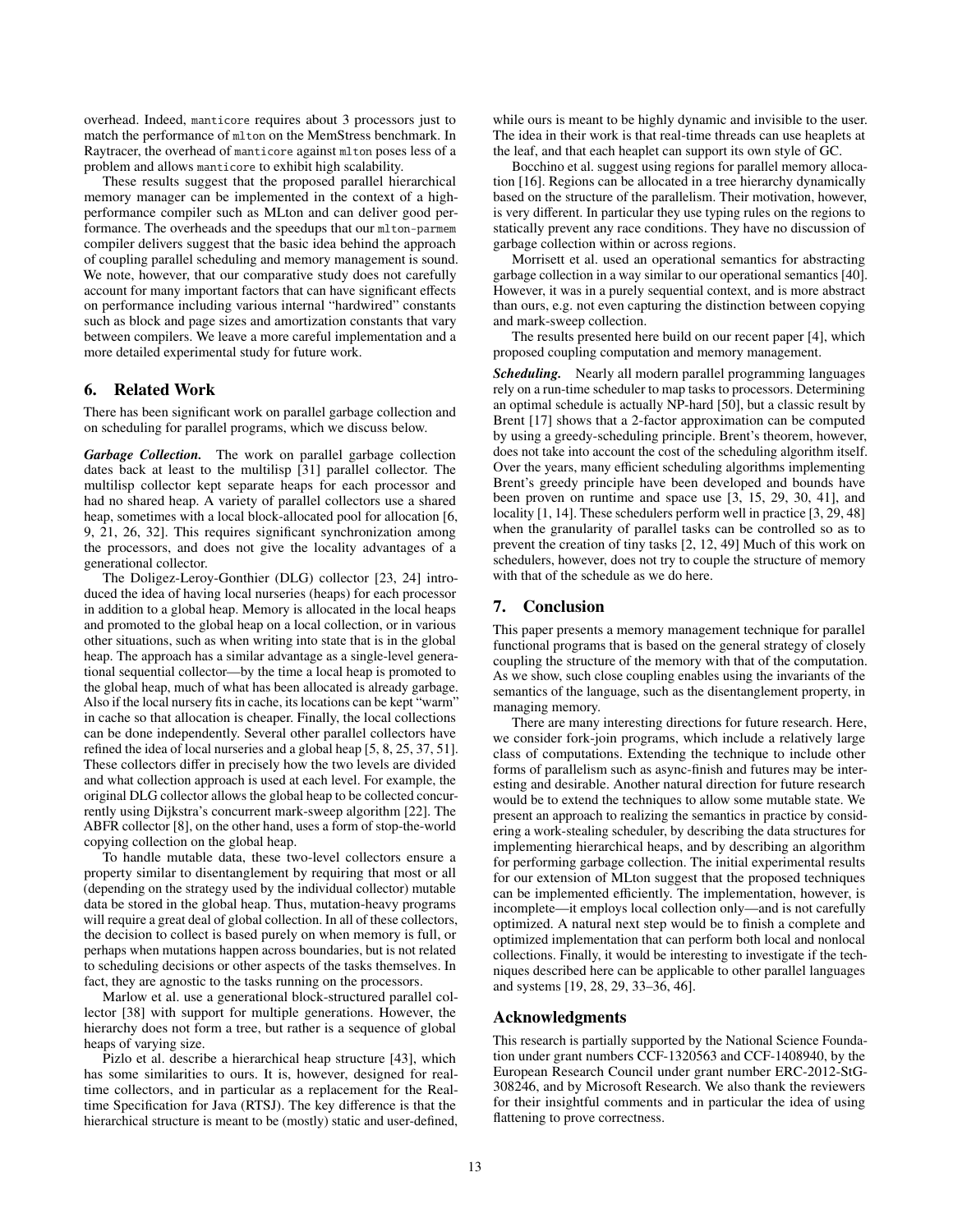# References

- [1] U. A. Acar, G. E. Blelloch, and R. D. Blumofe. The data locality of work stealing. *Theory of Computing Systems (TOCS)*, 35(3):321–347, 2002.
- [2] U. A. Acar, A. Charguéraud, and M. Rainey. Oracle scheduling: Controlling granularity in implicitly parallel languages. In *ACM SIGPLAN Conference on Object-Oriented Programming, Systems, Languages, and Applications (OOPSLA)*, 2011.
- [3] U. A. Acar, A. Charguéraud, and M. Rainey. Scheduling parallel programs by work stealing with private deques. In *ACM SIGPLAN Symposium on Principles and Practice of Parallel Programming (PPOPP)*, 2013.
- [4] U. A. Acar, G. Blelloch, M. Fluet, S. K. Muller, and R. Raghunathan. Coupling memory and computation for locality management. In *Summit on Advances in Programming Languages (SNAPL)*, 2015.
- [5] T. A. Anderson. Optimizations in a private nursery-based garbage collector. In J. Vitek and D. Lea, editors, *9th International Symposium on Memory Management*, pages 21–30, Toronto, Canada, June 2010. ACM Press.
- [6] T. A. Anderson, M. O'Neill, and J. Sarracino. Chihuahua: A concurrent, moving, garbage collector using transactional memory. In *TRANSACT*, 2015.
- [7] N. S. Arora, R. D. Blumofe, and C. G. Plaxton. Thread scheduling for multiprogrammed multiprocessors. *Theory Comput. Syst.*, 34(2): 115–144, 2001.
- [8] S. Auhagen, L. Bergstrom, M. Fluet, and J. H. Reppy. Garbage collection for multicore NUMA machines. In *Proceedings of the 2011 ACM SIGPLAN workshop on Memory Systems Performance and Correctness (MSPC)*, pages 51–57, 2011.
- [9] K. Barabash, O. Ben-Yitzhak, I. Goft, E. K. Kolodner, V. Leikehman, Y. Ossia, A. Owshanko, and E. Petrank. A parallel, incremental, mostly concurrent garbage collector for servers. *ACM Transactions on Programming Languages and Systems*, 27(6):1097–1146, Nov. 2005.
- [10] E. Berger, K. McKinley, R. Blumofe, and P. Wilson. Hoard: A scalable memory allocator for multithreaded applications. In *9th International Conference on Architectural Support for Programming Languages and Operating Systems*, ACM SIGPLAN Notices 35(11), pages 117–128, Cambridge, MA, Nov. 2000. ACM Press.
- [11] L. Bergstrom. *Parallel Functional Programming with Mutable State*. PhD thesis, The University of Chicago, June 2013. URL
- [12] L. Bergstrom, M. Fluet, M. Rainey, J. Reppy, and A. Shaw. Lazy tree splitting. *J. Funct. Program.*, 22(4-5):382–438, Aug. 2012. ISSN 0956-7968.
- [13] L. Bergstrom, M. Fluet, M. Rainey, J. Reppy, S. Rosen, and A. Shaw. Data-only flattening for nested data parallelism. In *Proceedings of the 18th ACM SIGPLAN Symposium on Principles and Practice of Parallel Programming*, PPoPP '13, pages 81–92, 2013. ISBN 978-1-4503-1922- 5.
- [14] G. E. Blelloch, J. T. Fineman, P. B. Gibbons, and H. V. Simhadri. Scheduling irregular parallel computations on hierarchical caches. In *Proceedings of the 23rd ACM Symposium on Parallelism in Algorithms and Architectures*, SPAA '11, pages 355–366, 2011. ISBN 978-1-4503- 0743-7.
- [15] R. D. Blumofe and C. E. Leiserson. Scheduling multithreaded computations by work stealing. *J. ACM*, 46:720–748, Sept. 1999.
- [16] R. L. Bocchino, Jr., V. S. Adve, D. Dig, S. V. Adve, S. Heumann, R. Komuravelli, J. Overbey, P. Simmons, H. Sung, and M. Vakilian. A type and effect system for deterministic parallel java. In *Proc. ACM SIGPLAN Conf. on Object Oriented Programming Systems Languages and Applications (OOPSLA)*, pages 97–116, 2009.
- [17] R. P. Brent. The parallel evaluation of general arithmetic expressions. *J. ACM*, 21(2):201–206, 1974.
- [18] A. G. Bromley. Memory fragmentation in buddy methods for dynamic storage allocation. *Acta Informatica*, 14(2):107–117, Aug. 1980.
- [19] P. Charles, C. Grothoff, V. Saraswat, C. Donawa, A. Kielstra, K. Ebcioglu, C. von Praun, and V. Sarkar. X10: an object-oriented approach to non-uniform cluster computing. In *Proceedings of the 20th annual ACM SIGPLAN conference on Object-oriented programming, systems, languages, and applications*, OOPSLA '05, pages 519–538. ACM, 2005. ISBN 1-59593-031-0.
- [20] C. J. Cheney. A non-recursive list compacting algorithm. *Communications of the ACM*, 13(11):677–8, Nov. 1970. .
- [21] P. Cheng and G. Blelloch. A parallel, real-time garbage collector. In *ACM SIGPLAN Conference on Programming Language Design and Implementation*, ACM SIGPLAN Notices 36(5), pages 125–136, Snowbird, UT, June 2001. ACM Press.
- [22] E. W. Dijkstra, L. Lamport, A. J. Martin, C. S. Scholten, and E. F. M. Steffens. On-the-fly garbage collection: An exercise in cooperation. *Communications of the ACM*, 21(11):965–975, Nov. 1978.
- [23] D. Doligez and G. Gonthier. Portable, unobtrusive garbage collection for multiprocessor systems. In *21st Annual ACM Symposium on Principles of Programming Languages*, pages 70–83, Portland, OR, Jan. 1994. ACM Press. .
- [24] D. Doligez and X. Leroy. A concurrent generational garbage collector for a multi-threaded implementation of ML. In *20th Annual ACM Symposium on Principles of Programming Languages*, pages 113–123, Charleston, SC, Jan. 1993. ACM Press.
- [25] T. Domani, G. Goldshtein, E. K. Kolodner, E. Lewis, E. Petrank, and D. Sheinwald. Thread-local heaps for java. In *Proc. International Symposium on Memory Management (ISMM)*, pages 183–194, 2002.
- [26] T. Endo, K. Taura, and A. Yonezawa. A scalable mark-sweep garbage collector on large-scale shared-memory machines. In *ACM*/*IEEE Conference on Supercomputing*, San Jose, CA, Nov. 1997.
- [27] C. Flood, D. Detlefs, N. Shavit, and C. Zhang. Parallel garbage collection for shared memory multiprocessors. In *1st Java Virtual Machine Research and Technology Symposium*, Monterey, CA, Apr. 2001. USENIX.
- [28] M. Fluet, M. Rainey, J. Reppy, and A. Shaw. Implicitly threaded parallelism in Manticore. *Journal of Functional Programming*, 20(5-6): 1–40, 2011.
- [29] M. Frigo, C. E. Leiserson, and K. H. Randall. The implementation of the Cilk-5 multithreaded language. PLDI '98, pages 212–223, 1998.
- [30] J. Greiner and G. E. Blelloch. A provably time-efficient parallel implementation of full speculation. *ACM Trans. Program. Lang. Syst.*, 21(2):240–285, Mar. 1999.
- http://manticore.cs.uchicago.edu/papers/bergstrom-phd.pdf. [31] R. H. Halstead. Multilisp: A language for concurrent symbolic computation. *ACM Transactions on Programming Languages and Systems*, 7(4):501–538, Oct. 1985. .
	- [32] M. Herlihy and J. E. B. Moss. Lock-free garbage collection for multiprocessors. *IEEE Transactions on Parallel and Distributed Systems*, 3(3):304–311, May 1992. .
	- [33] S. M. Imam and V. Sarkar. Habanero-Java library: a Java 8 framework for multicore programming. In *2014 International Conference on Principles and Practices of Programming on the Java Platform Virtual Machines, Languages and Tools, PPPJ '14, Cracow, Poland, September 23-26, 2014*, pages 75–86, 2014.
	- [34] G. Keller, M. M. Chakravarty, R. Leshchinskiy, S. Peyton Jones, and B. Lippmeier. Regular, shape-polymorphic, parallel arrays in Haskell. In *Proceedings of the 15th ACM SIGPLAN international conference on Functional programming*, ICFP '10, pages 261–272, 2010. ISBN 978-1-60558-794-3.
	- [35] D. Lea. A Java fork/join framework. In *Proceedings of the ACM 2000 conference on Java Grande*, JAVA '00, pages 36–43, 2000. ISBN 1-58113-288-3.
	- [36] S. Marlow. Parallel and concurrent programming in haskell. In *Central European Functional Programming School - 4th Summer School, CEFP 2011, Budapest, Hungary, June 14-24, 2011, Revised Selected Papers*, pages 339–401, 2011.
	- [37] S. Marlow and S. L. P. Jones. Multicore garbage collection with local heaps. In *Proceedings of the 10th International Symposium on Memory Management (ISMM)*, pages 21–32, 2011.